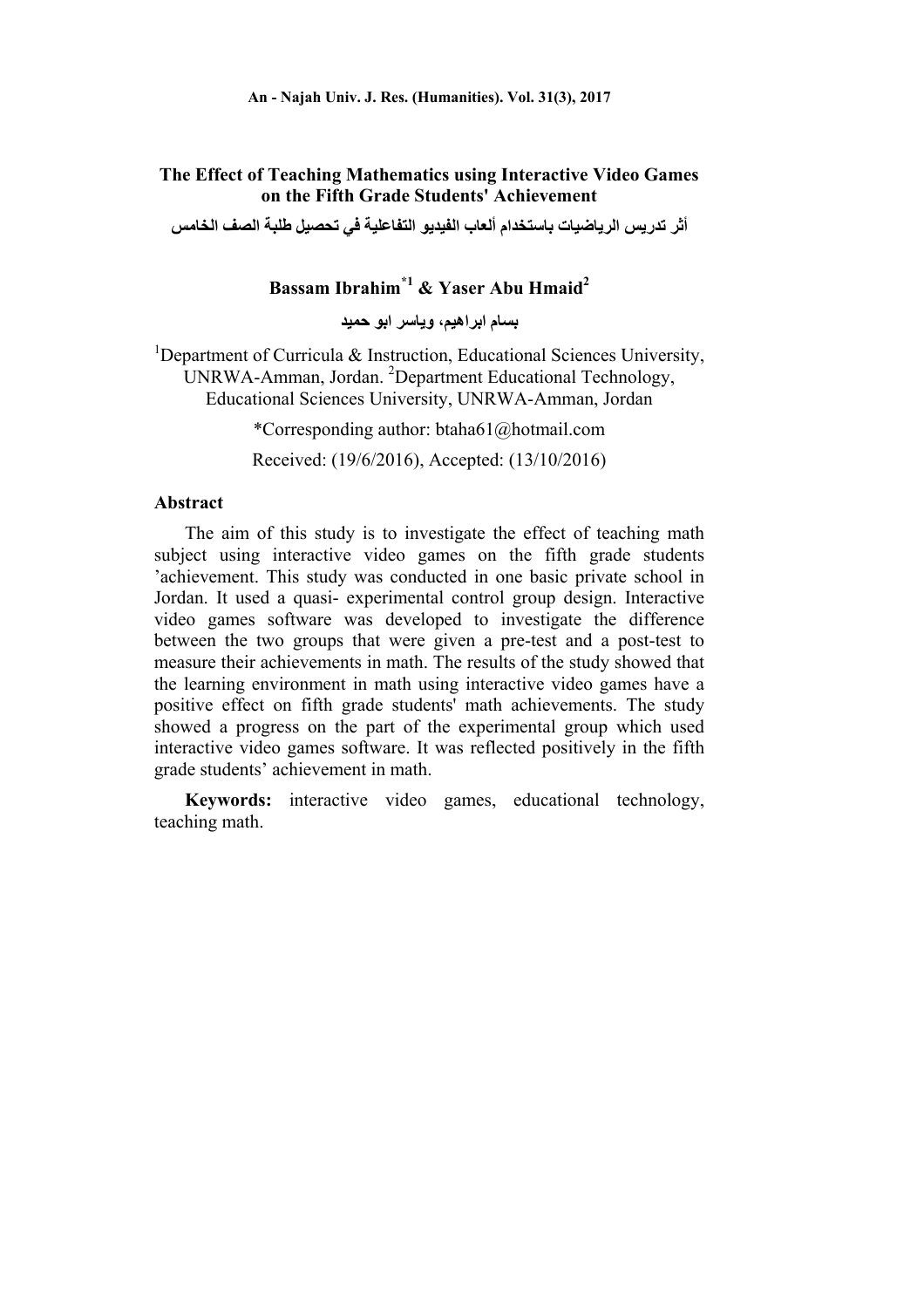**ملخص** 

ھدفت ھذه الدراسة إلى استقصاء أثر تدريس مادة الرياضيات باستخدام ألعاب الفيديو التفاعلية في تحصيل طلبة الصف الخامس. وقد أجريت ھذه الدراسة في إحدى المدارس الأساسية الْخاصة في الأردن، وقد استخدمت الدر اسة التصميم شبه التجريبي لتحقيق أهداف الدراسة. تم استخدام وتطوير برنامج حاسوبي تفاعلي باستخدام ألعاب الفيديو، لمعرفة الفروق بين المجموعتين التجريبية والضابطة في تحصيلھم في مادة الرياضيات، بعد أن أخضعت المجموعتان لاختبارين قبلي وبعدي. وقد أظهرت نتائج الدراسة أنّ بيئة التعلم وفق ألعاب الفيديو التفاعلية قد تركت أثرا إيجابيا في تحصيل طلبة الصف الخامس في الرياضيات ولصالح المجموعة التجريبية، حيث أظھرت الدراسة تطورا ملحوظا في أداء المجموعة التجريبية باستخدام ألعاب الفيديو التفاعلية والذي كان له األثر اإليجابي في تحصيلھم في مادة الرياضيات.

**الكلمات المفتاحية**: ألعاب الفيديو التفاعلية، تكنولوجيا التعليم، تدريس الرياضيات.

#### **Introduction**

Learning is a process for creating knowledge and life experience to use it and apply it in life situation (Steinkuehler, 2010). In traditional way of teaching, ideas are presented in theoretical way without sufficient opportunities for students to engage in class activities such as: problem solving, games, and lab experiments (Euler, 2011). Students have associated the feeling of success in school with fun because it motivated them. At the same time having fun during learning process varied depending on the type of class activity (Sullivan, 1993). Using activity make students feel skillful in mathematics classroom subject are more confident in learning, task- involve, and motivated to learn (Kloosterman & Gorman, 1990).

Technology has become an essential tool for teaching mathematics in today's world. It can be used in a variety of ways to enhance the learning process. Evolution of teaching mathematic is moving toward using computer application. It provided new ways to represent mathematical information and offering more choices about learning content. Video games as a choice to introduce new math content, viewed as a strategy to motivate students and as a successful way to introduce new lessons (Koc, 2005).

Researchers have found that using technology to introduce new ideas

An - Najah Univ. J. Res. (Humanities). Vol. 31(3), 2017 —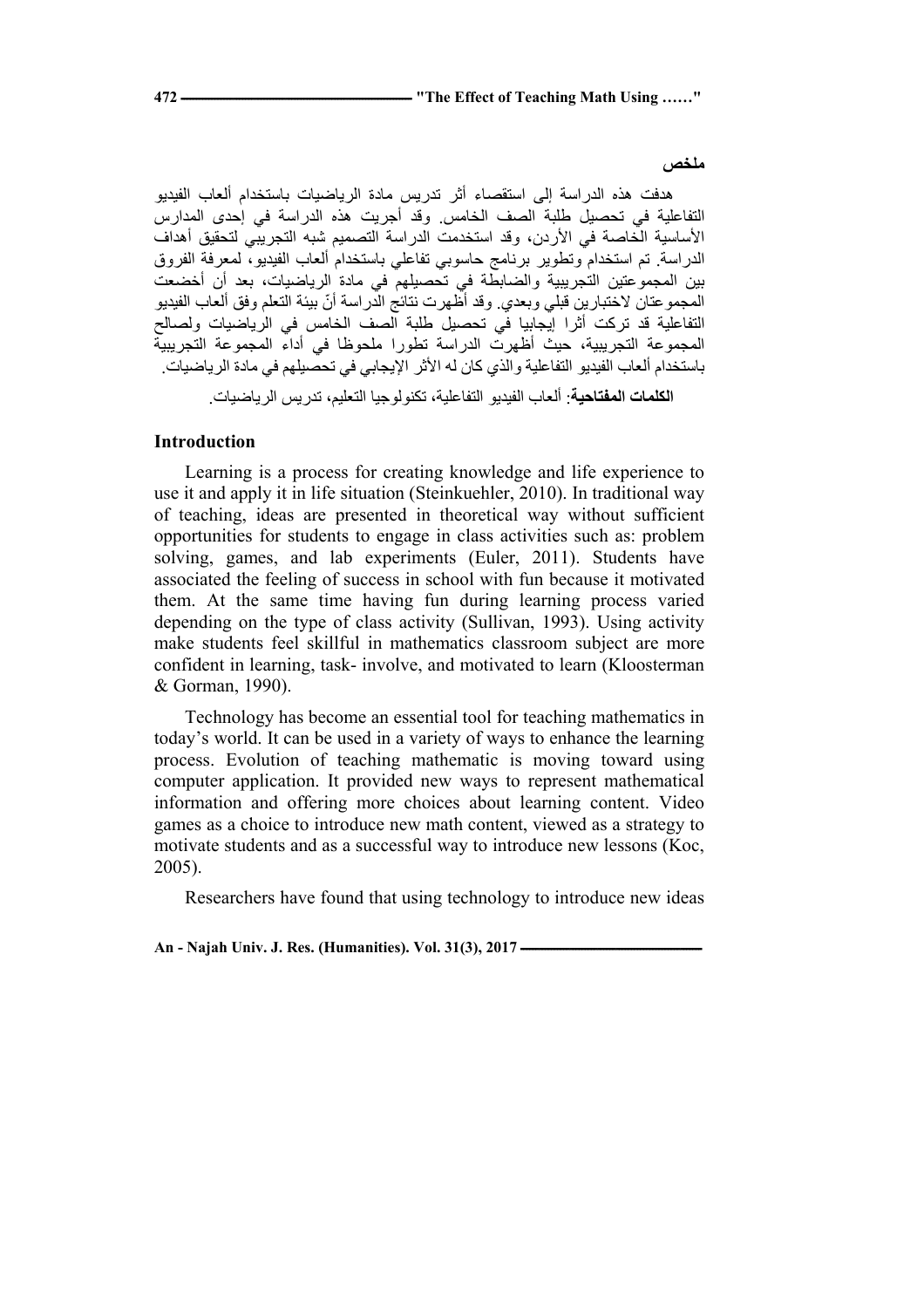can help teachers: build upon students' prior knowledge and skills, emphasize the connections among mathematical concepts, connect abstractions to real-world settings, and introduce more advanced ideas (Bransford, Brown, & Cocking, 1999). The new era of technology provided more opportunity to create a good learning environment in teaching mathematics. Technology supports education by providing teachers and students with tools that create opportunities to enhance mathematics learning and by having more learning activities. In the other hand, traditional way of teaching mathematics that focuses on teachercentered is still dominate in classrooms instruction (European Commission, 2007). Teaching math using technology as a learning tool has specific standards such as: technology can facilitate mathematical problem solving and communication skills; can provide students with opportunities to explore different representations of mathematical ideas (NCTM, 2000).

Interactive Video games strategy promotes learning and reduces the teaching time for new ideas or topics (Van Eck, 2006). It helps students improve their cognitive, social, and moral attitudes. It also, helps students to be more creative and independent (Zavaleta et al., 2005). This strategy can build valuable students skills such as strategic thinking, planning, communication, negotiating skills, and data-handling (Kirriemuir & Mcfarlane, 2004). Games have been presented by many educators as a good learning tool that supports mathematics classroom instruction (Gough, 1999). Mathematical video games are 'activities' that involve a challenge for students, have a set of rules to follow, have different choices, and have a set of cognitive objectives (Oldfield, 1992).

To gain greatest benefits of using video games, teachers should do the following: encourage competition, Target an important academic content, provide opportunities for students to examine their improvements and enjoy playing (Robert, 2010).

Video interactive games motivate students to spend time on task to master the required skills. The literature reveals that the educational video games design should include different elements, such as narrative context, rules, goals, rewards, and interactivity game design should have

**ـــــــــــــــــــــــــــــــــــــــــــــــــــــــــــ An - Najah Univ. J. Res. (Humanities). Vol. 31(3), 2017**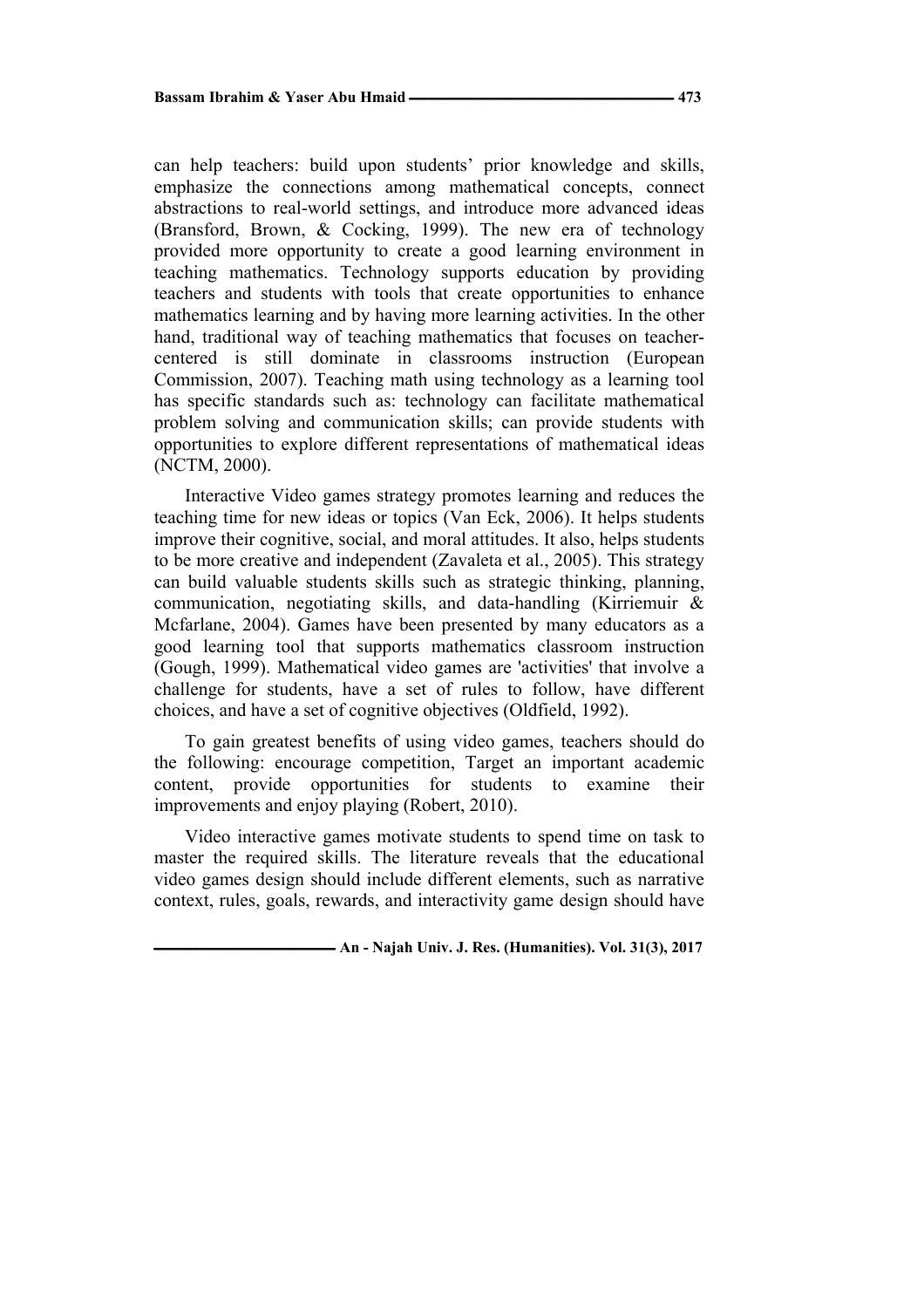procedures to assess students progress and feedback activities (Dondlinger, 2007). Using educational video games as an educational software method consider as an important tool in understanding new concepts, which make it easy and motivated to learn (Akpinar, 2005). It is a good learning method when it built to incorporate with learning principles and goals (Gee, 2005). For video games to be more efficient on learning process it should have a cultural educational potential and content that understood by the students (Roach, 2003).It helps students learn science by exploring chemical processes and creating materials that difficult to work directly in real life situation (Ronan & Eliahu, 2000). There are many educational benefits of using video games in teaching such as: provide a meaningful learning situations, support students to build a positive attitude such as providing opportunities for students, motivate students to learn, build a self-concept and developing positive attitudes towards mathematics, increase learning by adding more formal activities, create more interaction between students, give students opportunities to self assessments, and improve students problem solving skills. It consider as interactive learning tasks for both school and home and allow students to operate at different levels, and make students can work independently (Davies, 1995).

Video games need to be sufficiently challenging by having different game levels to engage students in the learning process. These levels should be flexible, changing as students become more proficient in one level. Teachers should monitor students' use of these materials to make sure that they follow the structure and rules of the game, because students need guidance and opportunities to reflect on their work. Using interactive video games in the classroom is associated with the improvements in student achievement (Haystead, & Marzano, 2009). Interactive video games that designed by using different Multimedia Tools items are highly motivated and interactive, with many usercontrolled features. Video games have different levels of difficulty. The importance of these levels is to create challenge in a game that suitable to student's skill. It helps students by starting with a subset of skills and adding additional skills as the earlier ones are mastered (Rieber, 2005).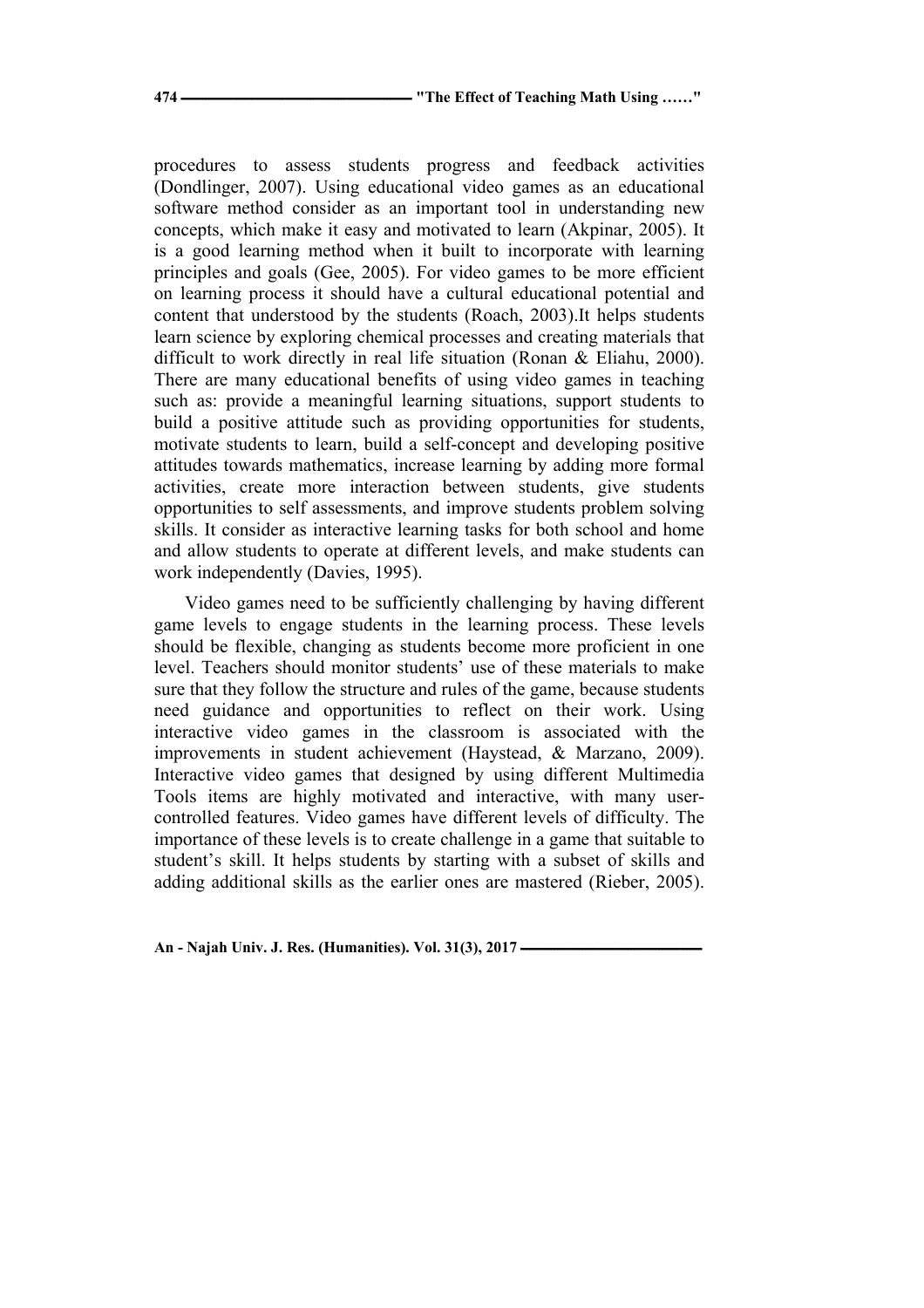Educational software divided into five types: tutorial, drill and practice, simulation, educational games, and hypermedia type (Ozman, 2004). There are different video games to perform a specific math task and train students to solve math problems such as: Treasure Hunt, Puzzles, and Tic-Tac-Toe Board. Using the video game strategy to teach math helped educator to reinforce academic mathematic standards (Gee, 2003).

## **Research in Interactive Video Games**

In order to present the research problem the researcher reviewed relevant research in the field of using interactive video math games on teaching and learning process. Blazenka and Damir (2011) examined (27) research that looked into the impact of interactive video games on the realization on educational games. He found that most research papers indicated a positive effect of using interactive video games to teach math. It also creates students positive attitude toward math and it should be part teaching strategy of math topics for all students' levels. Hamari & Edwards (2016) conducted a survey targets 173 Players of two games; Quantum Spectra and Spumone. They examined the impact flow, engagement, and immersion on learning. They found a positive effect of engagement on learning. Moreover, they found that the challenge in the game affects learning positively and skillfulness in gaming does not affect learning directly, but increases engagement. Huang & Wu (2015) explored motivation of a primary school students regard learning mathematics by using digital game-based learning. To accomplish that, they relied on motivation theory for analysis and a questionnaire for data collection. The study revealed that learners who experienced digital game-based learning are positively motivated.

Kim and Chang (2010) examined the effects of playing math video games on the achievement of  $4<sup>th</sup>$  graders, focusing on gender and language minority groups. The study used the 2005 National Assessment of Educational Progress (NAEP), a nationally representative database of the USA. The study performed regression analyses using more than 170,000 U.S.  $4<sup>th</sup>$  grade students. The study specified three models for analyses: ELL- Model, Gender Model, and Interaction Model. The results showed that students who used video math games every day

*<u><b>—* An - Najah Univ. J. Res. (Humanities). Vol. 31(3), 2017</u>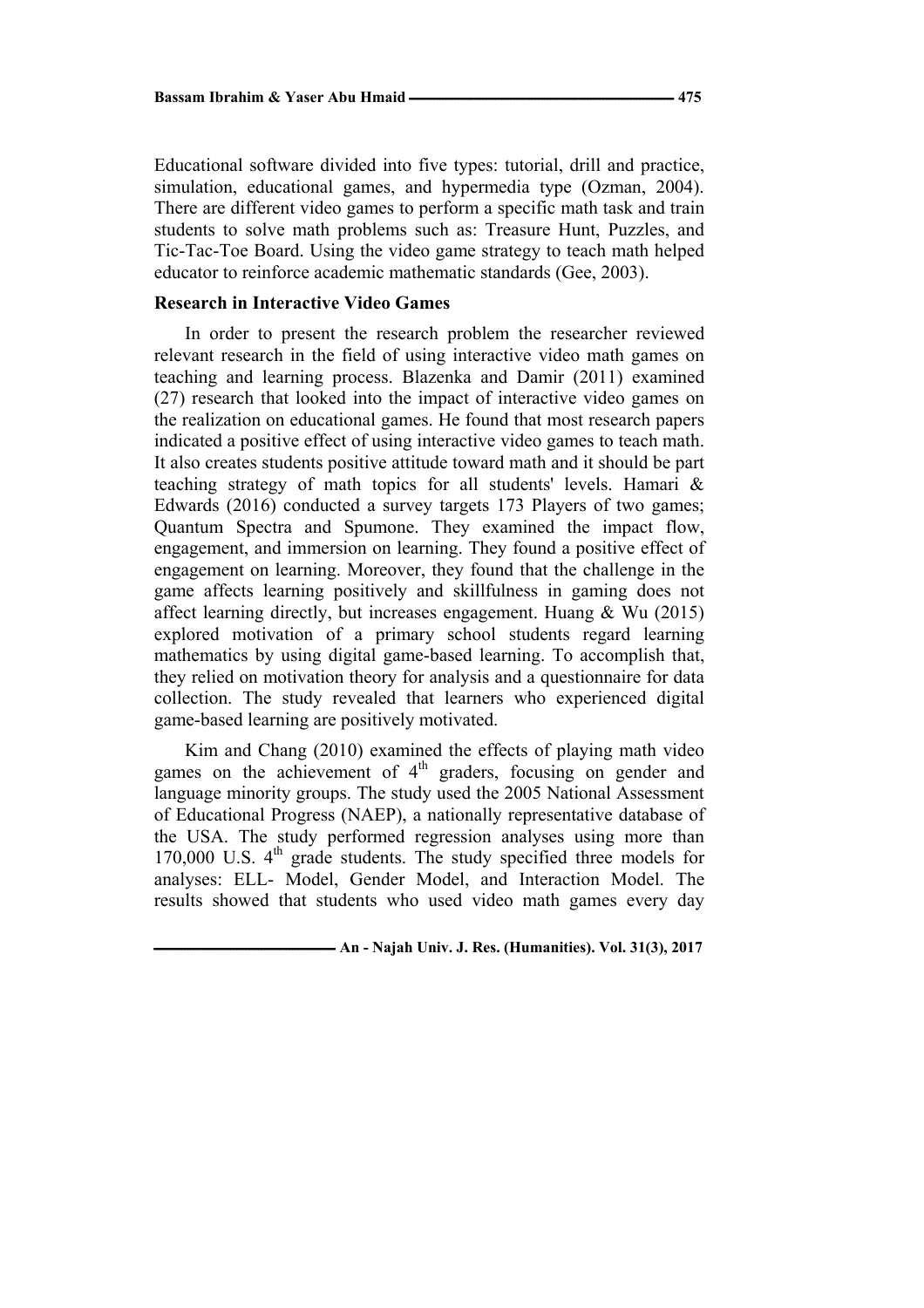showed significantly lower achievement than those who never used math game to learn math. In the other hand, male students who used video games have positive effects on their achievements. Al-Mashaqbeh & Al Khawaldeh (2009) investigated the effects of traditional teaching instruction versus computer-assisted instruction using educational software in an educational software design course. The finding of the study indicated that the students in the experimental group demonstrated better performance over the students in the control group students.

Papastergios (2009) found on his research that teaching with computer games more efficient on motivated students to learn and increase their knowledge. Cengiz (2009) studied the effect of using video game to support traditional teaching strategy on pre-service teachers' achievements in chemistry and their attitude and motivation toward learning. The study found that teaching environments that supported with computer games have positive effect on students' achievements and attitude toward leaning.

Ke (2008) conducted a study during the summer math camp. Students  $(4<sup>th</sup>$  and  $6<sup>th</sup>$  graders) play educational math computer games during camp activities. At the end of the camp period, their math ability was measured. At the post-test, it found no significant effect of math computer games on students' achievement. Fengfeng (2008) examined the effect of using video games on fourth grade students' math achievements. The finding of his study indicated that students develop a positive attitude toward using video games to learn math, but no significant effect on students' performance. Chritakis, Ebel, Revara, & Zimmerman (2004) study the purpose of the use of the video games. It found that the use of the video games is to support students learning by using these activities as a drill and practice format. The students either practice repetitive skills or rehearse memorized facts. Lee, Luchini, Michael, Norris & Soloway, (2004) found that a math video game encouraged students to complete a greater number of problems at different levels of difficulty. Students who use math video game completed solving nearly three times the number of problems compares to students using paper worksheets. Salen and Zimmerman (2004) found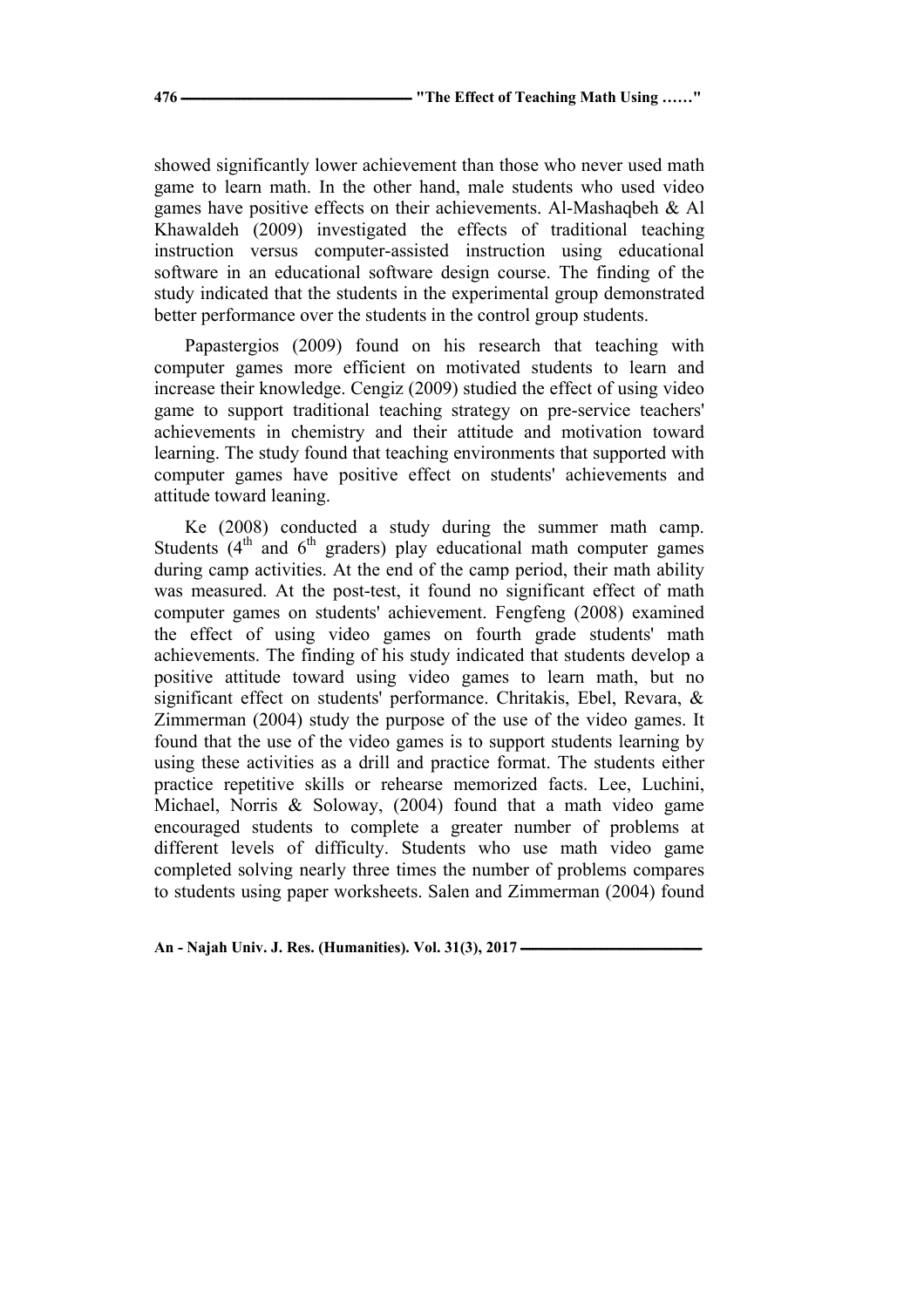on their research that elementary and secondary students use computer games. Girls use it for five hours a week, in the other hand boys use computer games for thirteen hours a week. Laffey, Espinosa, Moore, & Lodree (2003) studied the effect of computer math games on at-risk preschool children and first grade students. He found that a significant improvements of students math achievement and they play more attention Rosas, Nussbaum, Cumsille, Marianov, Correa, & Flores (2003) studied the effect of video game on students' motivation to learn. They found a positive effect of video games on the motivation of  $1<sup>st</sup>$  and  $2<sup>nd</sup>$ grades students. Roschelle, Pea, Hoadley, Gordin, & Means (2000) study the benefits of the use of computer-based math classroom. The finding of the study indicates that it support learning process, and it could be useful in developing students' higher-order skills of critical thinking and analysis. Computer-based math can be used to improve students understand the core concepts in math, science, and literacy. This tool help students builds confidences on their learning and it is a great tool for remediation slower learners. Amory, Naicker, Vincent, & Adams (1999) study different computer game types and the important elements that motivate students to play. It found that students were more motivated to play computer games with objectives that require higher order thinking skills to improve their creative problem solving and decision-making skills. Many research (Prinsky, 2001, Mitchel and Savill-Smith, 2004, Van Deventer and White, 2002, and BECTA, 2001) focused on the advantages of using video games in teaching process. They found that there are many advantages such as: increase students learning skills, motivate students to learn, increase their cognitive development, improve their problem solving skills, and improve their collaboration skills

#### **Purpose of the Study**

Interactive video games are highly motivating and engaging, and it is an effective tool to support learning. Researchers as mentioned before have studied interactive video games to determine how it can effectively support learning. This research emphasizes that interactive video games can be used to support learning and to improve fifth grade students' achievements in math. The purpose of this study was to investigate the

 $\blacksquare$  **An - Najah Univ. J. Res. (Humanities). Vol. 31(3), 2017**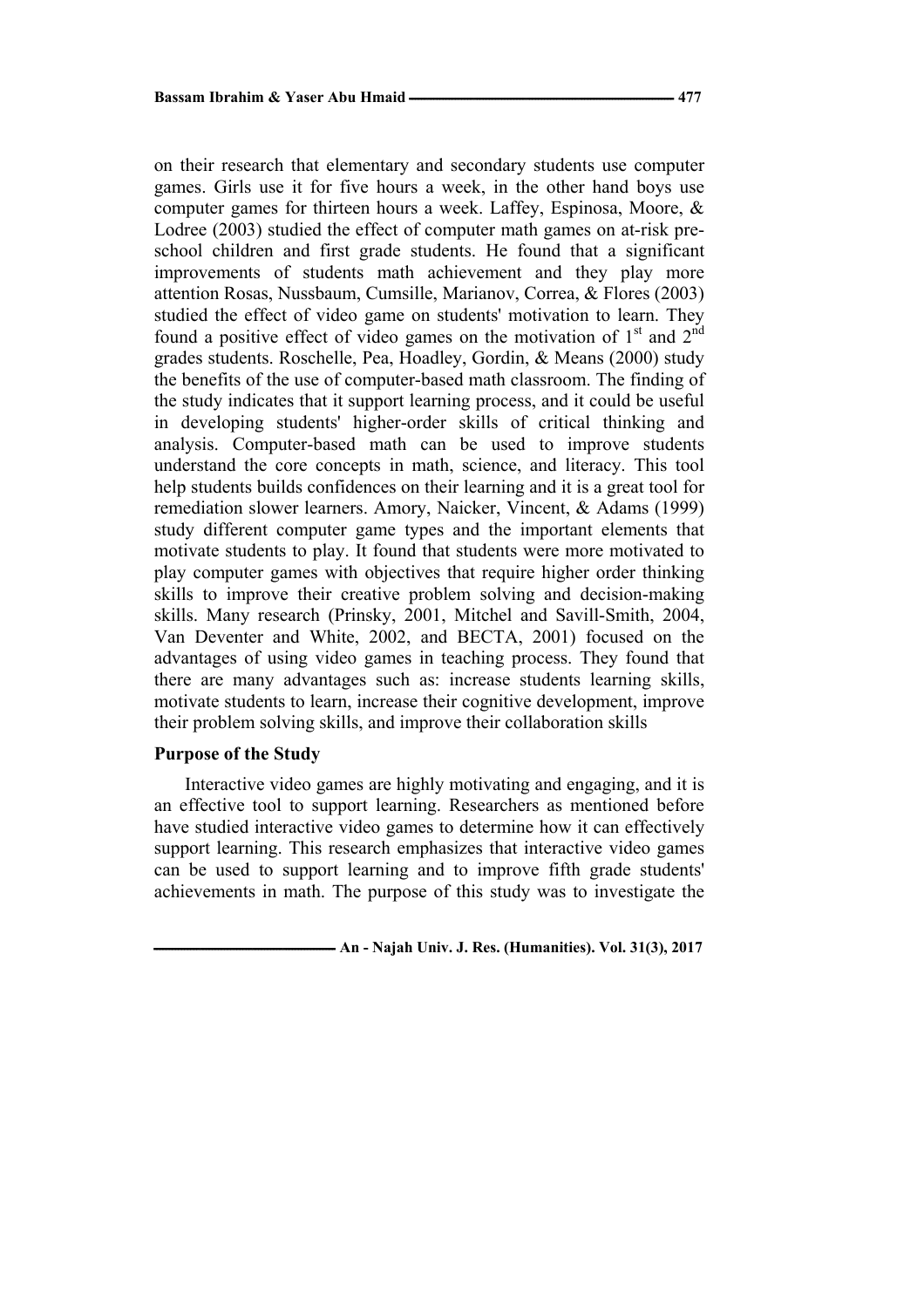effect of teaching math subject using interactive video game on the fifth grade students 'achievement. This study finding to answer the following questions:

- 1. Is there a significant difference between the achievements of the control group who used traditional teaching instruction and the experimental group who used interactive video games)?
- 2. Is there a significant difference in students' achievements of the experimental group who used interactive video games)?

### **Study hypotheses**

The following hypotheses were tested at 0.05 significance levels

- 1. There are a significant difference at  $(\alpha \leq 0.05)$  in students' achievements test between the control group who used traditional teaching instruction and the experimental group who used interactive video games attributed to the teaching method.
- 2. There are statistically significant differences at  $(\alpha \le 0.05)$  in students' achievements (experimental group) that used the interactive video games attributed to the teaching method.

### **Significance of the study**

The significance of this study comes from the fact that Technology can support education by providing teachers and students with tools that create opportunities to enhance mathematics learning and by having more learning activities.

This study is one of the important studies that used a blended learning between education and technology, by using computer video games in teaching mathematics in the classroom, which will give a clear idea for teachers how to implement this strategy in the classroom and encourages them to implement this strategy during their teaching.

In the other hand, results of this study can be used in developing math curricula, developing school text books contents, improving methods of teaching mathematics and gives curricula designers a chance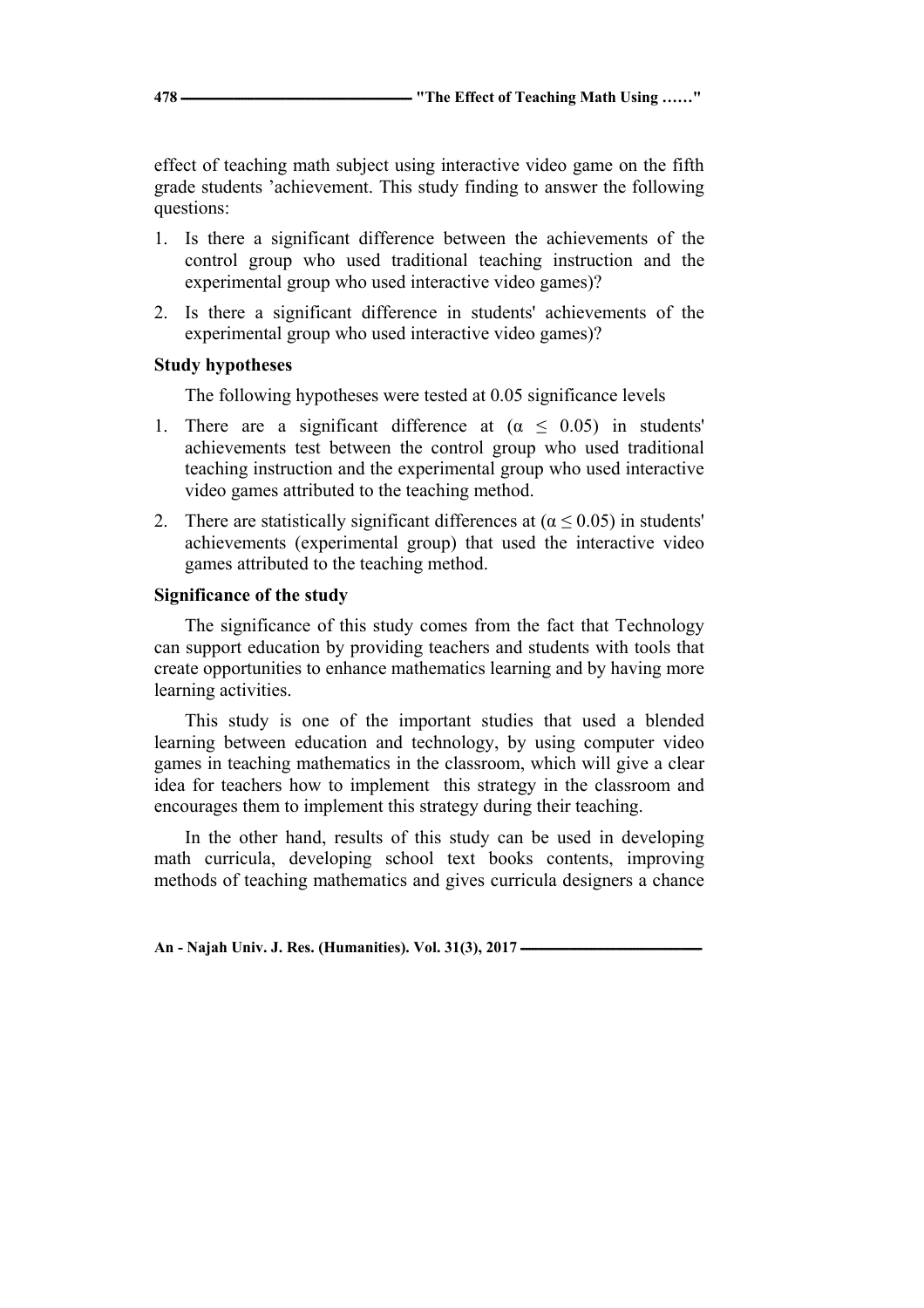to design mathematics curricula based on interactive video games, which will affect students' achievement and their motivation.

#### **Study limitations**

- The study was limited on the fifth grade students at Al-Hasad privet school in the second semester of the school year 2014-2015.
- The study was limited on (measurements  $&$  geometry) units from the fifth grade mathematics text book.
- Results of this study is limited on the range of accuracy and suitability of the instruments used in this study.

### **Study definitions**

**Interactive Video Games**: Mathematical interactive video games are 'activities' based on computer, that involve a challenge for students, have a set of rules to follow, have different choices, and have a set of cognitive objectives.

**Achievement**: Outcomes of the student's learning after a period of studying the subject, and their ability to remember, understand and apply the content, measured by the student's mark in the achievement test which conducted by researchers.

### **Method**

This study is a quasi- experimental research design taken from pre and post test group. This is a two group design, where one group is exposed to a treatment and the results are tested while a control group is not exposed to the treatment and similarly tested in order to compare the effects of treatment (Campbell and Stanley, 1963).

#### **Sample**

The present study was conducted in the second semester of the school year 2014-2015. The sample of the study consisted of fifth grade students at Al- Hasad privet school in Jordan. Participants of this study consist of (50) fifth grade students; 25 in the control group, 25 in the experimental group. The control group used traditional teaching

 $-$  An - Najah Univ. J. Res. (Humanities). Vol. 31(3), 2017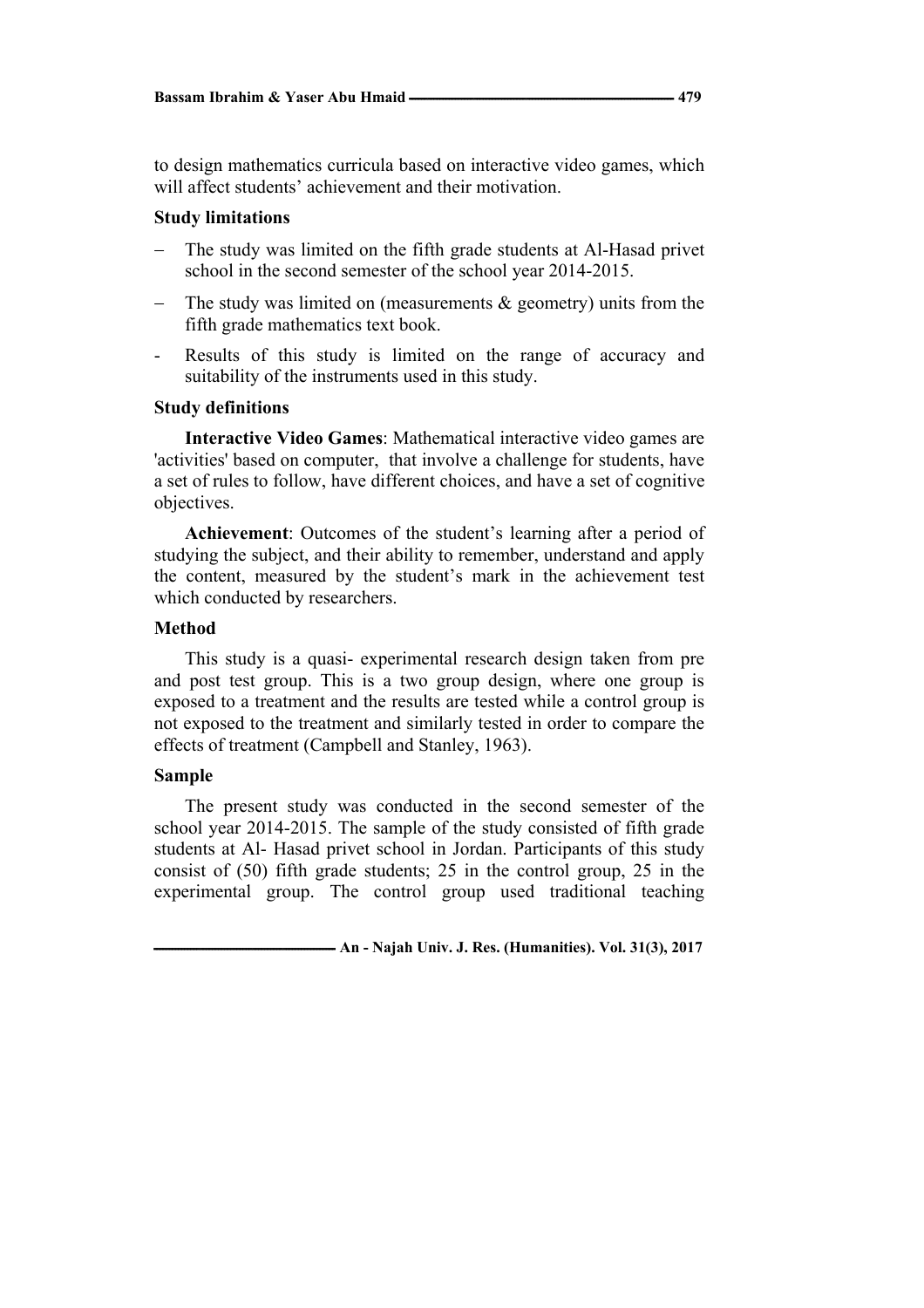instruction and the experimental group used interactive video games teaching instruction. The experiment lasted for two months.

### **Instrumentation**

To achieve the aims of the study, the researchers design Interactive Video Math Game Software and an achievement test:

## **The Interactive Video Math Game Software**

When the Interactive Video Math Game Software was designed a several components were taken into consideration such as:

- The video games was appropriate to meet fifth grade students' learning needs
- − A game manual was made available to assist the students.
- Different kinds of multimedia were used to motivate students.
- The software contain many different games to motivate students.
- The feedback after each game was consistent and clear.
- It consists of games that focused on fifth grade needed skills counting, additions, shapes, subtraction, and ordering numbers). Appendix (1)

### **The Achievement Test**

The researchers used an achievement test to measure the fifth grade students' achievement on math. The test in its final shape consisted of (25) multiple choice items. The test was built based on specification table, divided to different levels: Like conceptual understanding, procedural knowledge and high level skills. The pre-test was given to ensure that the control group was similar to the experimental group in their previous math skills.

To ensure the validity of the achievement test, a panel of five experts in teaching math reviewed the test items and offered some suggestions to enhance the test validity. To assess the reliability of the test, a pilot study was implemented on the subjects out of the sample. Three weeks later,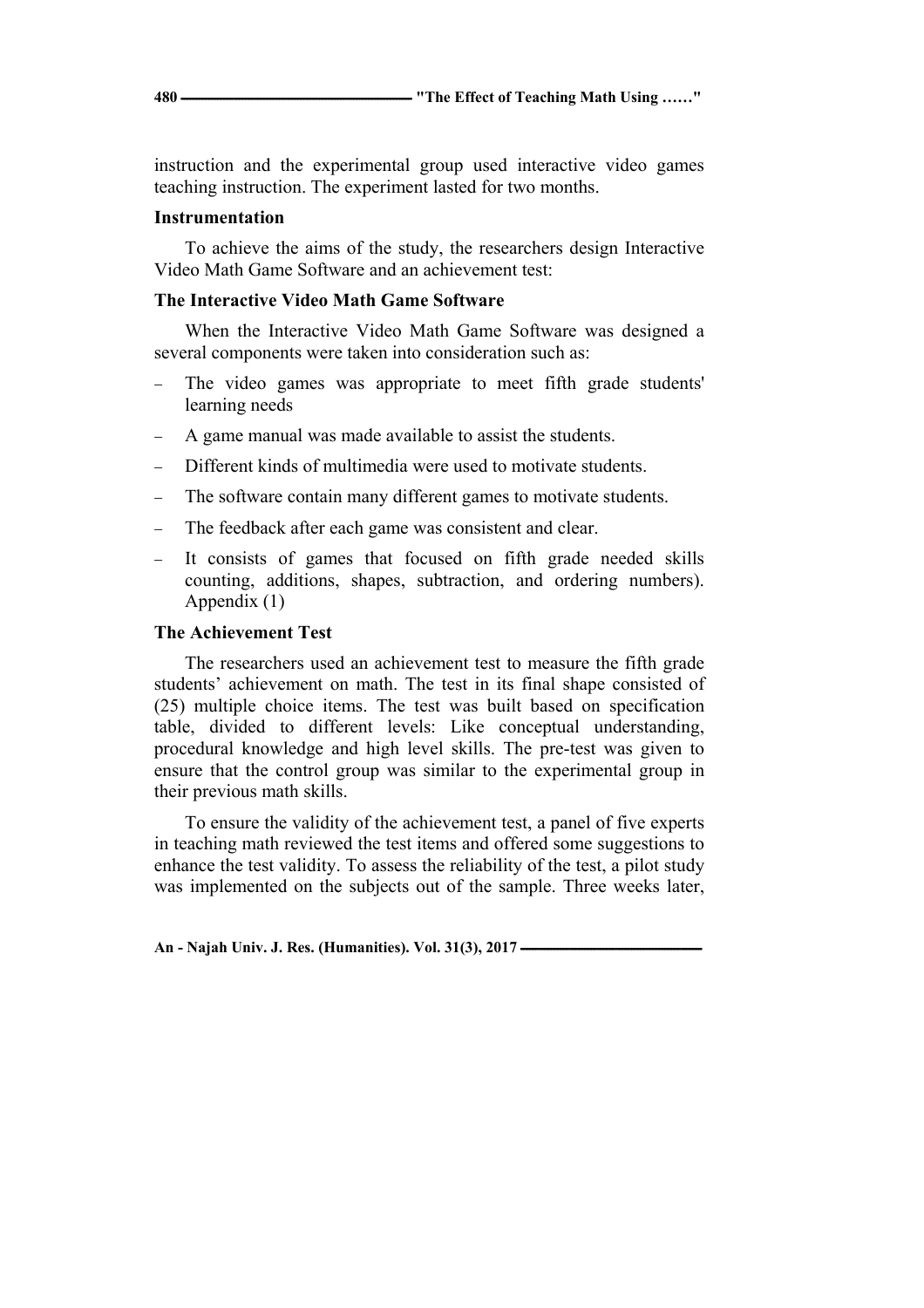the same test was re-administered to the same subjects. The results were correlated using Pearson's formula and the score was 0.81 which indicated a good reliability. Appendix (2).

#### **Treatment**

The researchers with the support of the math teacher they planned for the process to conduct the study. The researchers designed the Interactive Video Math Game Software using different computer programs such as Flash, PowerPoint, Photoshop, and Author ware program. It included different multimedia tools to support student learning such as: pictures, video clips, animation and sounds. The main objectives of the software were to improve students' basic math skills such as: counting, additions, subtraction, shapes, and ordering numbers. The researchers designed the math achievements test to evaluate students' math skills. The researchers participants were chosen by random selection and divided into two groups: the control group used traditional teaching instruction and the experimental group used interactive video games teaching instruction. The research process used the pre-test/post-test control group design. A pre test was administered to control and experimental group. Control group was taught by the traditional way of teaching math for fifth grade students for two months. Experimental group was taught using interactive video games way of teaching math for two months. students in the experimental group where directed to use the Video Math Game Software for three times a week at home or during their computer lab time. A post test was administered to control and experimental group. The data was analyzed to answer the research questions

### **Result**

Means and standard deviations for pre-test scores for both the experimental and control groups in the achievement test are reported in Table 1. The data analysis shows the p-value was less than 0.05 (not normal groups) for that the Mann-Whitney Test and CI was used for this study using the pre-test scores as a covariate. Statistically no significant difference has been found between the mean scores of the experimental and control groups in their pre test scores (p=0.594) as shown in Table 1

 $\blacksquare$  **An - Najah Univ. J. Res. (Humanities). Vol. 31(3), 2017**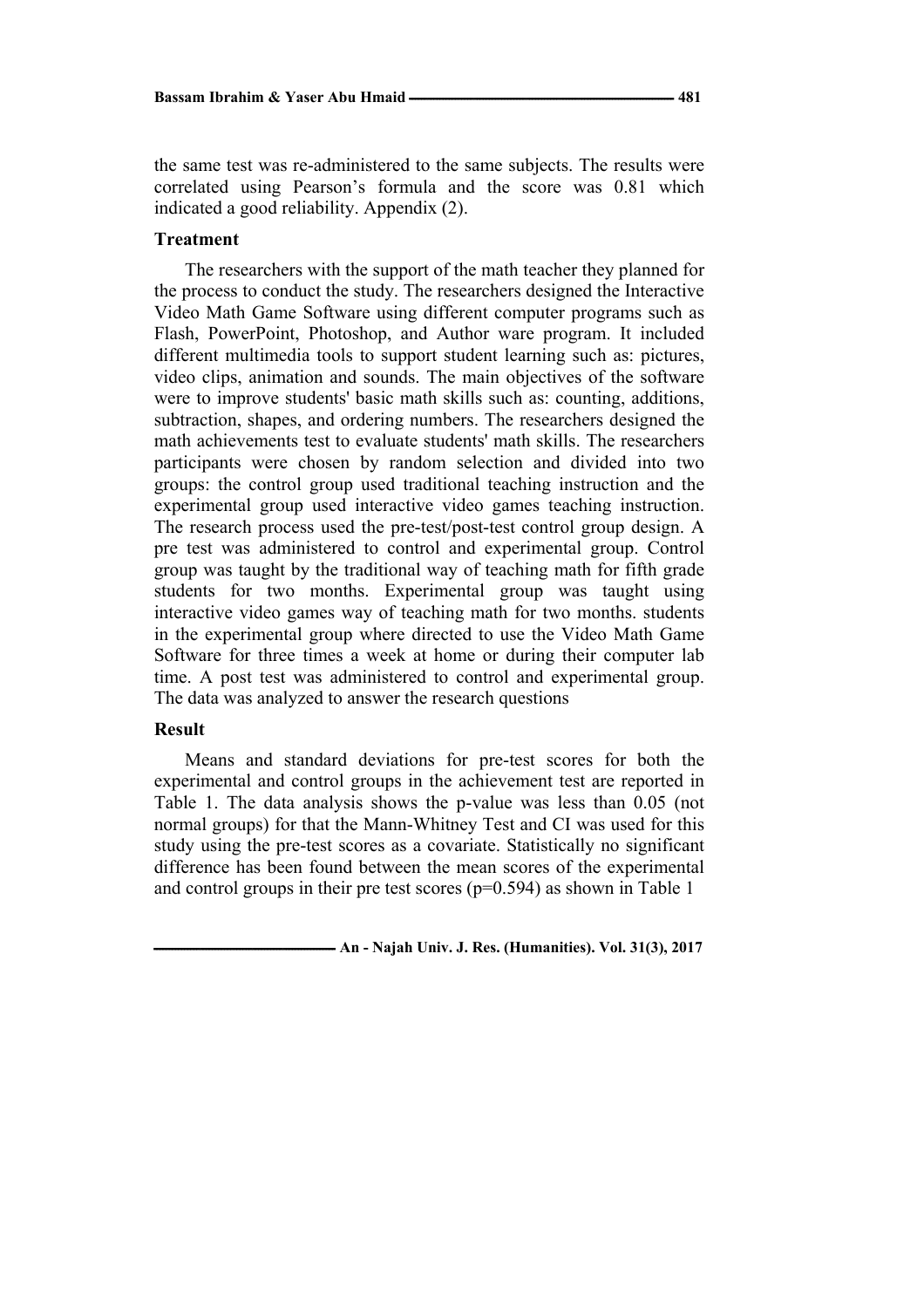| Pre-test           |     |        |           |               |                |  |  |
|--------------------|-----|--------|-----------|---------------|----------------|--|--|
| Group              | N   | Mean   | <b>SD</b> | <b>Median</b> | <b>P-Value</b> |  |  |
| Control group      | າ < | 81.880 | 8.927     | 85.00         | 0.594          |  |  |
| Experimental group | つく  | 81.960 | .286      | 88.00         |                |  |  |

**Table (1):** Means and Standard Deviations (SD) for Pre-test for Control and Experimental Group Scores.

Means and standard deviations for post-test scores for the experimental and control groups in the achievement test are reported in Table 2. A pre-post test control group design utilizing the analysis of covariance. A Whitney Test and CI were used for this study. The independent variable was the treatment and the dependent variable was achievement in math. A statistically significant difference has been found between the mean scores of the experimental and control groups in their post test scores ( $\alpha$  = 0.0101,  $\alpha$  < 0.05).

**Table (2):** Means, Standard Deviations (SD) and Whitney test for Posttest Scores for Control and Experimental Group.

| Post-test          |    |               |           |     |                  |  |  |  |
|--------------------|----|---------------|-----------|-----|------------------|--|--|--|
| Group              | N  | Mean          | <b>SD</b> |     | Median   P-Value |  |  |  |
| Control group      | 25 | 89.440 10.211 |           | 94  | 0.010            |  |  |  |
| Experimental group | 25 | 95.240        | 8.283     | 100 |                  |  |  |  |

Means and standard deviations for pre-test and post-test scores for the experimental group in the achievement test are presented in Table 3. A Whitney Test and CI were used for this study. The independent variables was the treatment and the dependent variable was achievement in math. A statistically significant difference has been found between the mean scores of the pre and post test of the experimental groups  $(\alpha=0.0101, \alpha>0.05)$ .

**Table (3):** Means, Standard Deviations (SD) and Whitney for Pre- test and Post-test Scores for Experimental Group.

| <b>Pre-post-test</b> |    |        |        |              |                |
|----------------------|----|--------|--------|--------------|----------------|
| Group                |    | Mean   | SD.    | Median       | <b>P-Value</b> |
| Pre-Experimental     | つく | 81.960 | 11.286 | <b>88.00</b> | 0.0001         |
| Post-Experimental    | າເ | 95.240 | IS 283 | $^{\circ}00$ |                |

An - Najah Univ. J. Res. (Humanities). Vol. 31(3), 2017 —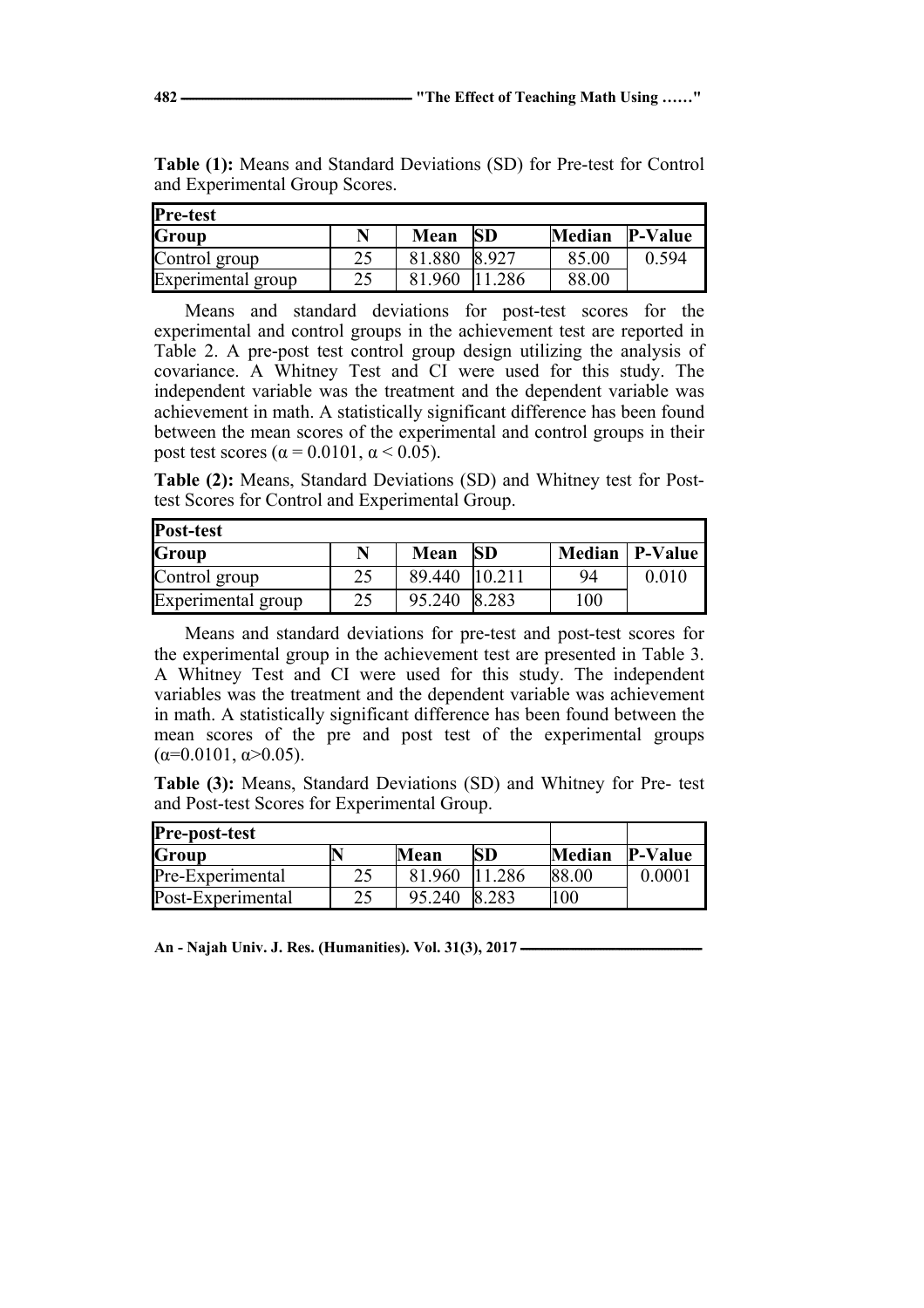These findings suggest that using interactive video games teaching instruction on fifth grade students' achievement in math is likely to be an effective way for teaching. The interactive video games created such a learning environment that could find equal opportunities to practice math and have feedback on their progress.

## **Conclusion and Discussion**

The purpose of this study was to investigate the different between the effect of using traditional teaching instruction and using interactive video games teaching instruction on fifth grade students' achievement in math.

A pre-test post test design was employed in this study to collect the data. A pre-test was conducted to collect the data before applying the treatments to prove the equivalents of the control and experimental groups. The data was tested statistically. The following hypotheses were tested at 0 .05 significance level or better in this descriptive study.

The following hypotheses were tested at .05 significance levels

- 1. There are a significant difference at  $(\alpha \leq 0.05)$  in students' achievements test between the control group who used traditional teaching instruction and the experimental group who used interactive video games teaching instruction attributed to the teaching method.
- 2. There are statistically significant differences at ( $\alpha \le 0.05$ ) in students' achievements (experimental group) that used the interactive video games method.

The results of the study were:

- − A statistically significant difference has been found between the mean scores of the experimental and control groups in their pre test scores ( $p = 0.5936$ ),
- − A statistically significant difference has been found between the mean scores of the experimental and control groups in their post test scores ( $\alpha$  = 0.0101,  $\alpha$  < 0.05),
- A statistically significant difference has been found between the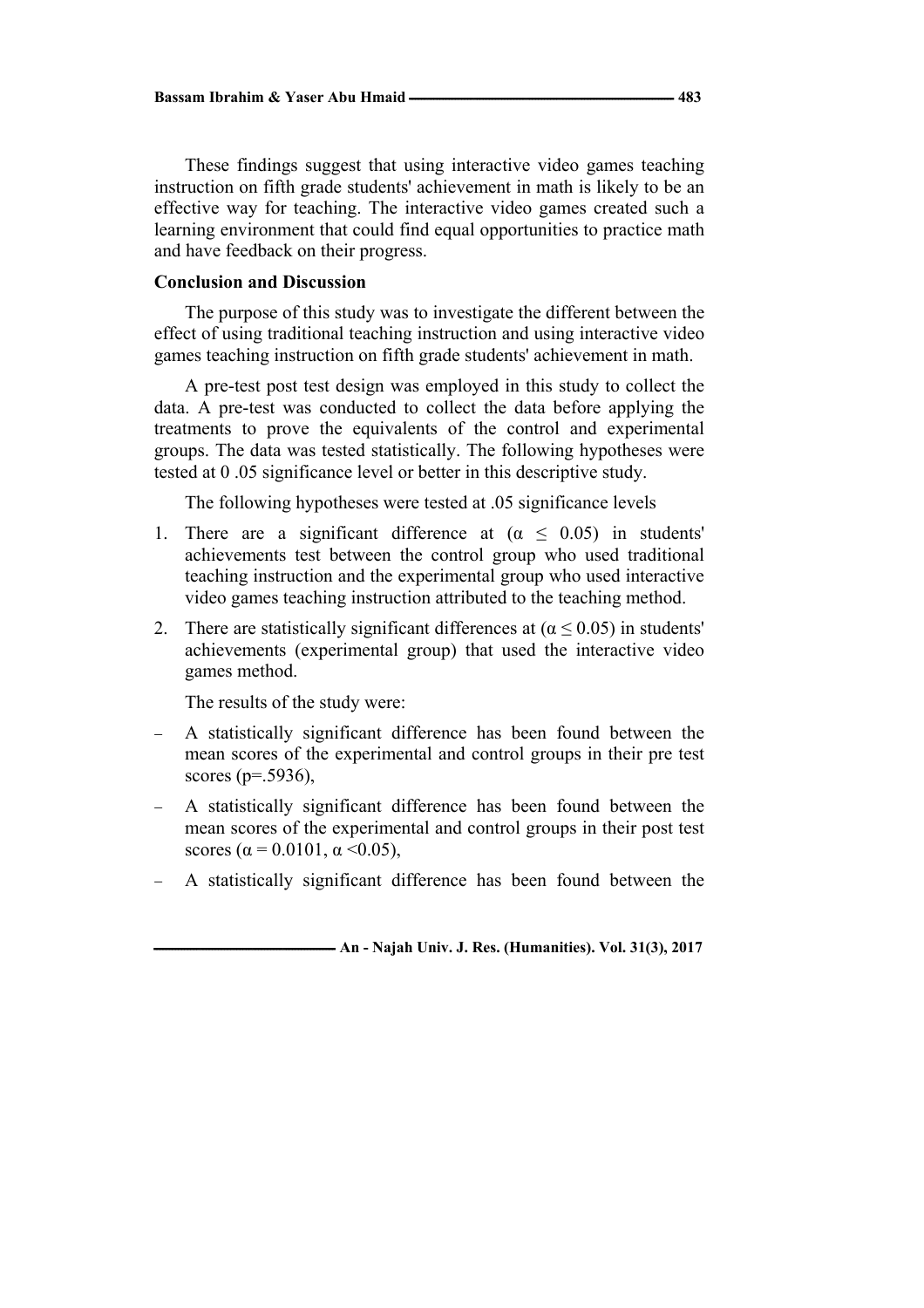**484 ـــــــــــــــــــــــــــــــــــــــــــــــــــــــــــــــــــــــــــ" The Effect of Teaching Math Using ……"** 

mean scores of the pre and post test of the experimental groups ( $\alpha$ )  $=0.0101$ ,  $\alpha > 0.05$ ).

The study showed a progress on the part of the experimental group which used interactive video games teaching instruction. It was reflected positively in the fifth grade students' achievement in math. The significant difference in the performance of the experimental group of students could be attributed to the use of interactive video game which supported students learning process by motivated them and gave them a chance to practice in the course. It emphasizes that video math games make students enjoy math on the computer and receive regular feedback. The use of video-math games as a supporting tool has been a positive addition to regular classroom math. Kebritch et al. (2010) study the effects of a video game on students' mathematics achievement. The results indicated significant improvement of the achievement of the experimental versus control group. Students who used video games reported greater motivation compared to the ones who study math in a regular way. The research finding is consistent with the finding of other studies such as Fengfeng (2008), Cengiz (2009), and Blazenka and Damir (2011).

## **References**

- − Akpinar, Y. (2005). *Computer Supported Applications in Education.*  Turkey: Am Publishing, Ankara.
- − AL-Mashaqbeh, I., & Al Khawaldeh, S. (2009). The Effects of Using Educational Software in the Computer- Assisted Instruction (CAI) Method to Increase Adult Learners' Achievement", *Malaysian Journal of Distance Education* 11(2), 87-97.
- − Amory, A., Naicker, K., Vincent, J., & Adams, C. (1999). "The use of computer games as an educational tool: Identification of appropriate game types and game elements", *British Journal of Educational Technology* 30(4), 311-321.
- BECTA, (2001). Computer games in education project. British Educational Communications and Technology

An - Najah Univ. J. Res. (Humanities). Vol. 31(3), 2017 —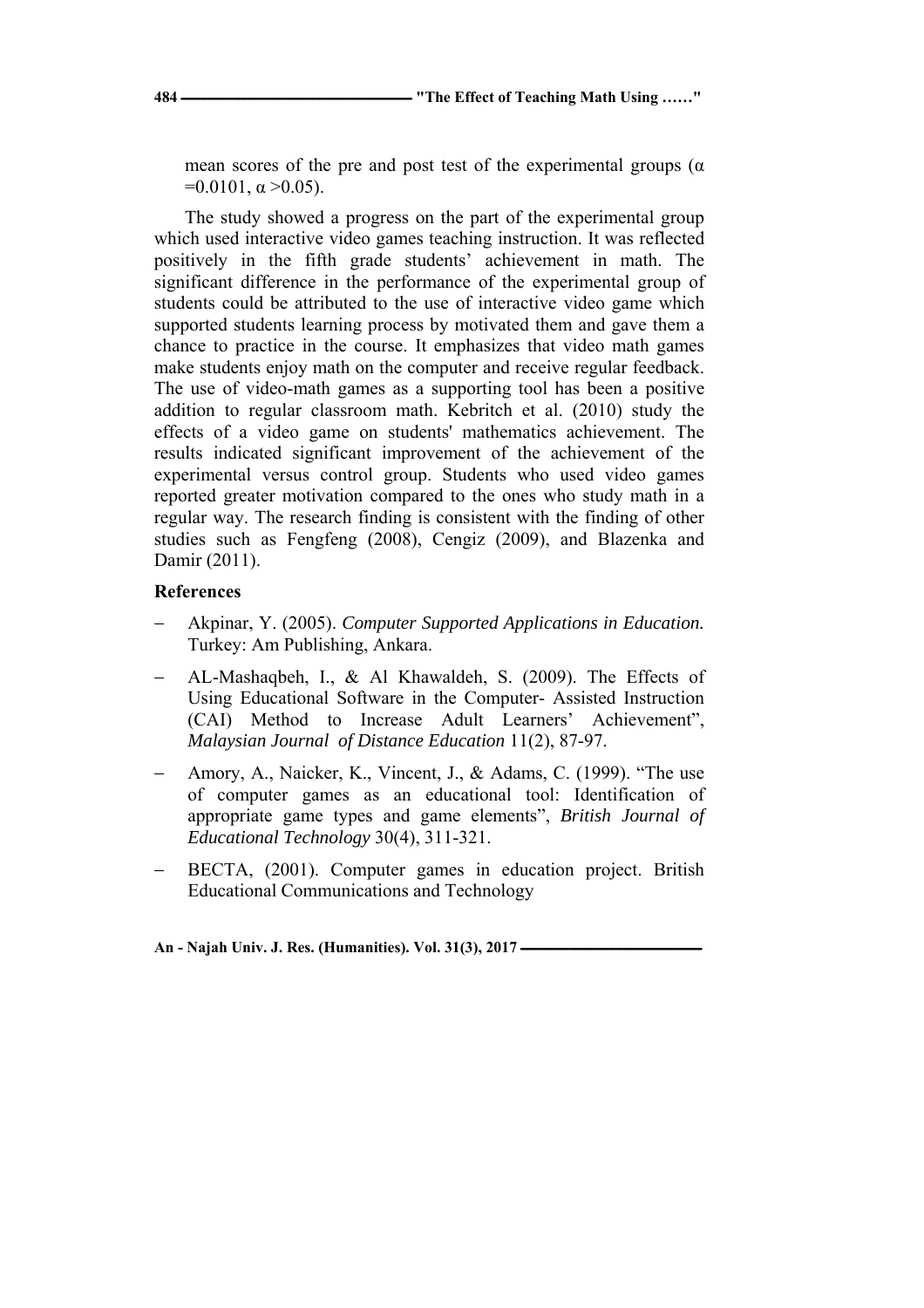http://www.becta.org.uk/pagedocuments/research/cge/report.pdf.

- − Blazenka, D. & Damir, T. (2011). The Impact of Game-Based Learning on the Achievement of Learning Goals and Motivation for Learning Mathematic-Literature Review*", Journal of Information and Organizational Sciences (JIOS)* 35(1), 15-30.
- − Bransford, J., Brown, A. & Cocking, R. (Eds) (1999). *How people learn: Brain, mind, experience and school*. Washington, DC: National Academy Press.
- − Campbell, D, Stanley, J. (1963). *Experimental and Quasi-Experimental Designs for Research.* Chicago: Rand McNally & Company.
- − Cengiz, T. (2009). "Effect of the computer based game on preservice teachers' achievements, attitudes, metacognition and motivation in chemistry", *Scientific Research and Essay* 4 (8), 780- 790.
- − Chritakis, D., Ebel, B., Revara, F. & Zimmerman, F. (2004). Television, Video, and computer game usage in children under 11 years of age, *The Journal of Pediatrics* 145(5), 652-656.
- − Davies, B. (1995). The role of games in mathematics, Square *One*  5(2).
- − Denis, G., & Jouvelot, P. (2005). *otivation-Driven Educational Game Design: Applying Best Practices to Music Education*, Proceedings of the ACM SIGCHI International Conference, Advances in Computer Entertainment Technology, Valencia, Spain.
- − Dondlinger, M., (2007). Educational Video Game Design: A Review of the Literature, *Journal of Applied Educational Technology* 4(1), 21-31.
- − Education Now. (2012). A renewed Pedagogy for the Future of Europe: Report of ICICTE, Proceedings: the High-Level Group on Science Education. Brussels:

 $\blacksquare$  **An - Najah Univ. J. Res. (Humanities). Vol. 31(3), 2017**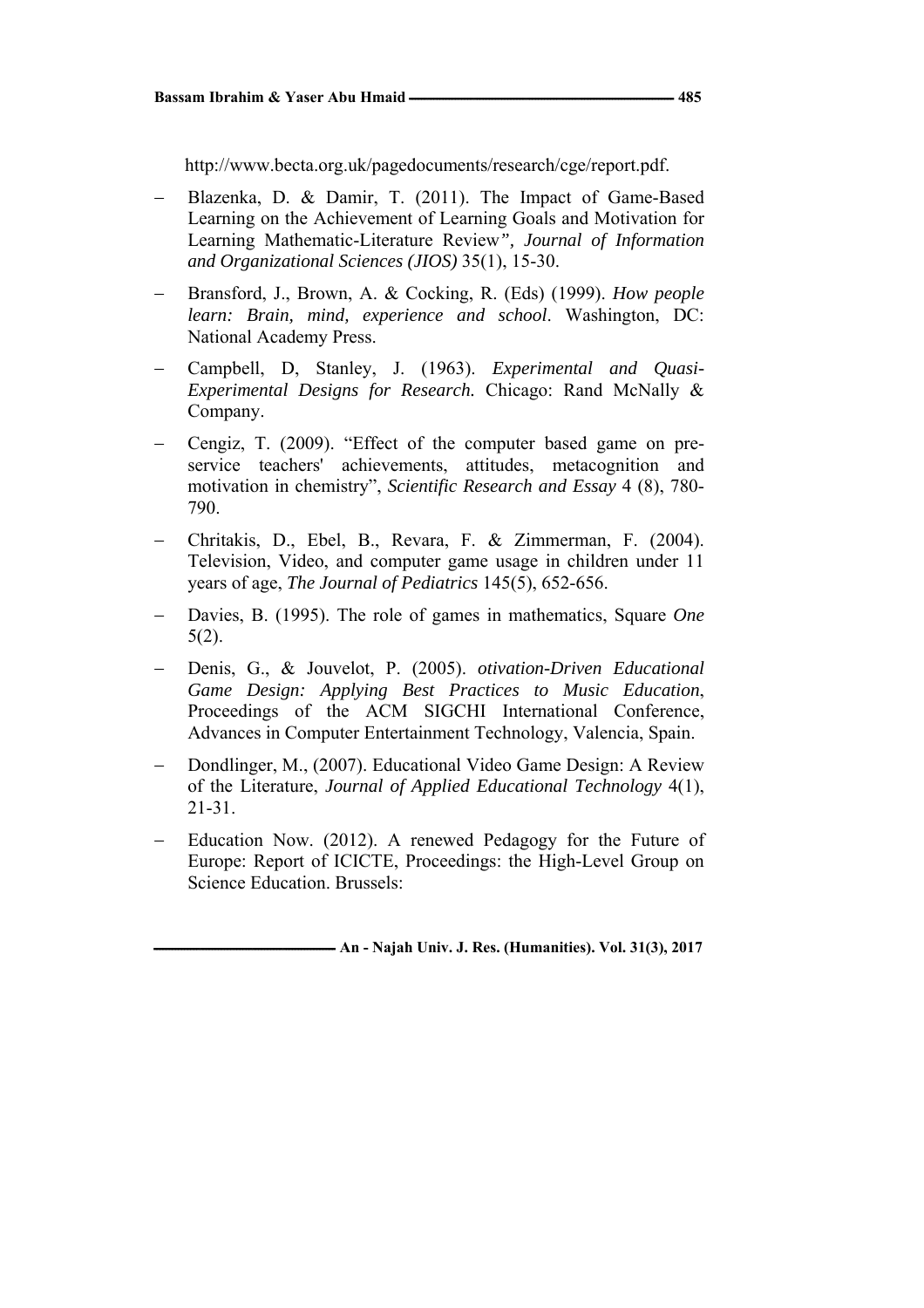http://ec.europa.eu/research/sciencesociety/document\_library/pdf\_06/r eport-rocard-on-science-education\_en.pdf

- Euler. (2011). The PRIMAS project: Promoting inquiry-based learning (IBL in mathematics and science education across Europe. http://www.primasproject.eu/servlet.
- European Commission, Directorate -General for Research (2007). Science
- Education Now. (2012). A renewed Pedagogy for the Future of Europe: Report of ICICTE, Proceedings 464 the High-Level Group on Science Education. Brussels http://ec.europa.eu/research/sciencesociety/document\_library/pdf\_06 / report-rocard-on-science-education\_en.pdf.
- Fengfeng, K. (2008). A Case Study of computer gaming for math: Engaged learning from game play?, *Computer & Education,* 51, 1609-1620.
- Gee, J. (2005). Why are video games good for learning? www.academiccolab.org/ resources/ documents/ MacArthur.pdf.
- − Gee, J. P. (2003). *What Video Games Have to Teach us About Learning and Literacy.* New York: Palgrave Macmillan.
- − Gough, J. (1999). Playing mathematical games: When is a game not a game? , *Australian Primary Mathematics Classroom* 4(2), 12-15.
- − Hamari, J. & Edwards, T. (2016). Challenging games help students learn: An empirical study on engagement, flow and immersion in game-based learning. [Article]. *Computers in Human Behavior, 54*, 170-179.
- − Huang, Y. & Wu, T. (2015). Embedding diagnostic mechanisms in a digital game for learning mathematics. [Article]. *Educational Technology Research & Development, 62*(2), 187-207.
- − Haystead, M., Marzano, R. (2009). *Meta-Analytic Synthesis of Studies Conducted at Marzano Research Laboratory on*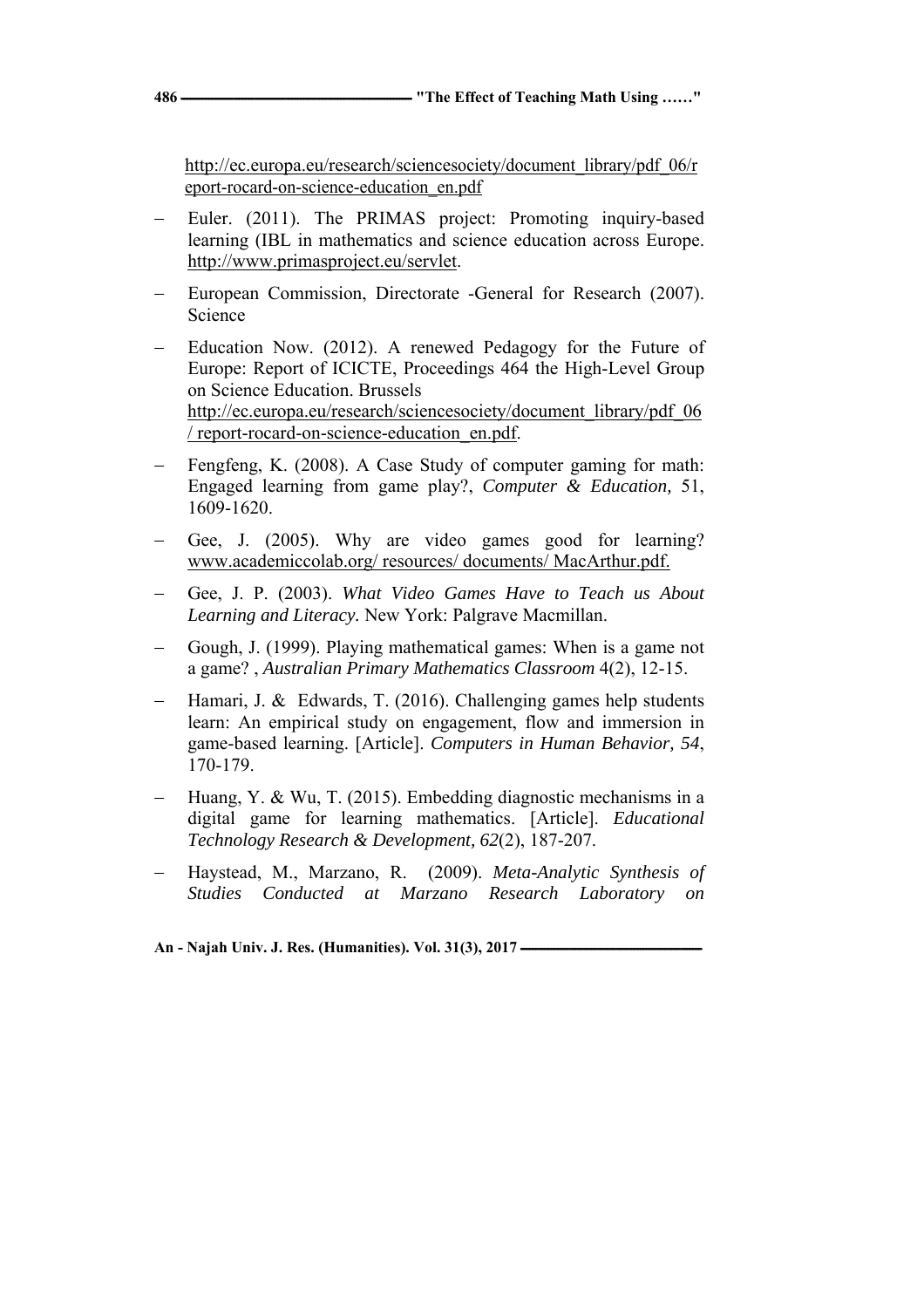*Instructional Strategies.* CO: Englewood, Marzano Research Laboratory.

- − Kebritchi, M., Hirumi, A., & Bai, H. (2010). The effects of modern mathematics computer games on mathematics achievement and class motivation, *Computers & Education* 55(2), 427-443.
- − Ke, F. (2008). A case study of computer gaming for math: Engaged learning from game play?, *Computers & Education* 51(4), 1609- 1620.
- Kim, S., & Chang, M. (2010). Computer Games for the Math Achievement of Diverse Students, *Educational Technology & Society* 13 (3), 224–232.
- − Kirriemuir, J., & Mcfarlane, A. (2004). Literature Review in Games and Learning: http://hal.archivesouvertes.fr/docs/00/19/04/53/PDF/kirriemuir-j-2004-r8.pdf.
- − Kloosterman, P. & Gorman, J. (1990). Building motivation in the elementary mathematics classroom, School *Science and Mathematics* 90(5), 375-382.
- − Koç, M. (2005). Implications of Learning Theories for Effective Technology Integration and Pre-service Teacher Training, *A Critical Journal of Turkish Science Education* 2(1), 1-17.
- − Laffey, J. Espinosa, L., Moore, J. & Lodree, A. (2003). Supporting learning and behavior of at-risk young children: computer in urban education, *Research on technology in education* 35(4), 423-440.
- − Lee, J., Luchini, K., Michael, B., Norris, C., & Soloway, E. (2004). More Than Just Fun and Games: Assessing the Value of Educational Video Games in the Classroom, Proceedings of the CHI '04 Extended Abstracts, Human Factors in Computing Systems, Vienna, Austria.
- *Marzano, R.(2010), The Art and Science of Teaching / Using Games*

 $-$  An - Najah Univ. J. Res. (Humanities). Vol. 31(3), 2017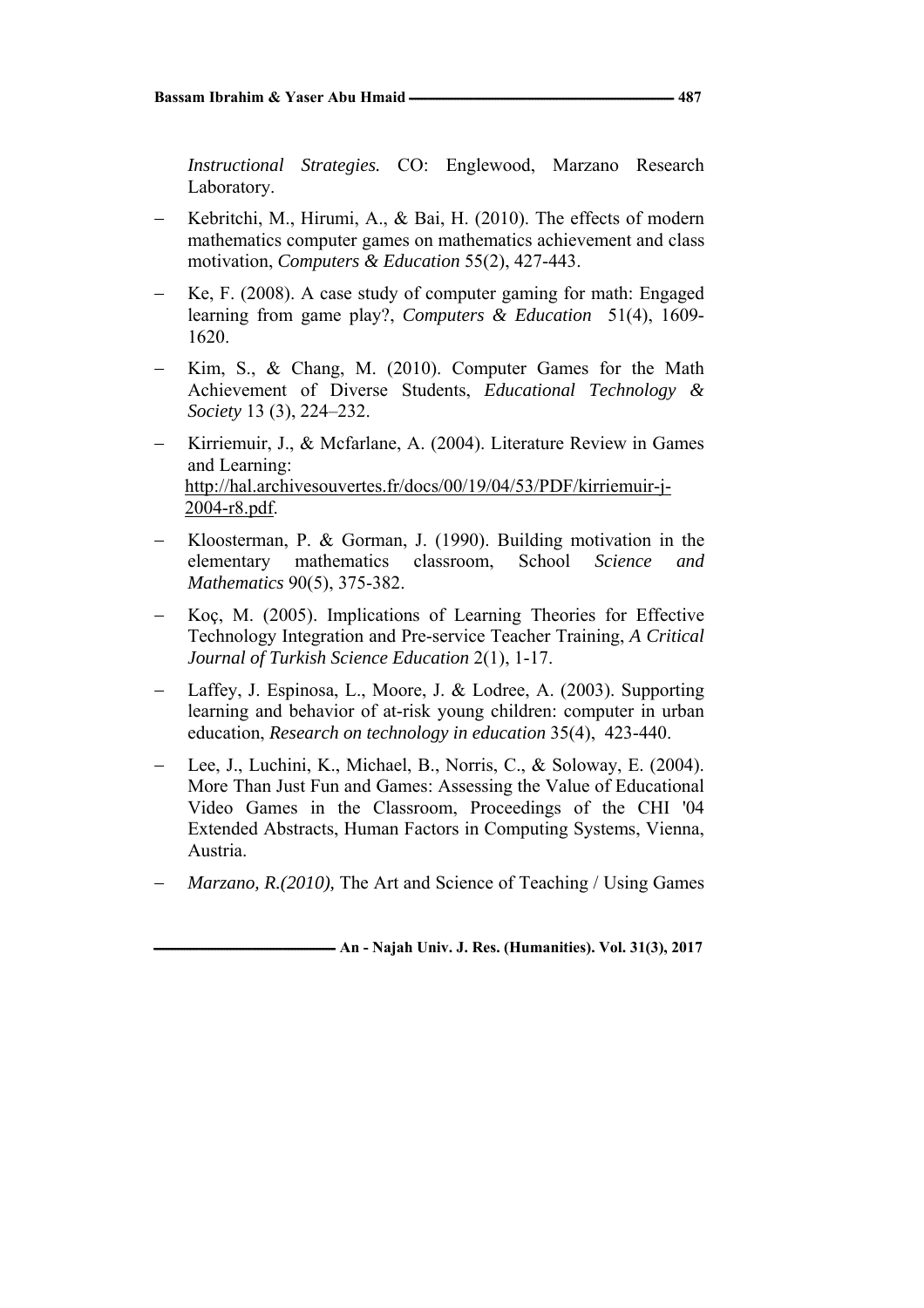**488 ـــــــــــــــــــــــــــــــــــــــــــــــــــــــــــــــــــــــــــ" The Effect of Teaching Math Using ……"** 

to Enhance Student Achievement EL Educational Leadership, *Meeting Students Where They Are* 67 (5), 71-72

- − Mitchel, A., Savill-Smith, C. (2004). *The use of computer and video games for learning: A review of literature.* London: Learning and Skills Development Agency.
- − NCTM: National Council of Teachers of Mathematics. (2000). *Principles and standards for school mathematics.* VA: Reston, NCTM.
- − Oldfield, B*.* (1992). Games in the learning of mathematics, Part 5: Games for reinforcement of Skills, *Mathematics in School* 21(1), 7- 13.
- − Ozman, H. (2004). Learning theories in science instruction and technology-assisted constructivist learning. *The Turkish Online Journal of educational Technology (TOJET)* 3(1).
- − Papastergiou, M. (2009). Digital Game-Based Learning in high school computer science education: Impact on educational effectiveness and students' motivation, *Computers & Education*  52(1), 1-12.
- Prinsky. M. (2001). Fun, play and games: what makes games engaging. From digital game-based learning: http://www.marcprensky.com/writing/Prensky%20- 20Digital%Game-based%20Learning-Ch5.pdf> (28.04. 2006).
- Rieber, L. Multimedia learning in games, simulations, and microworlds. In R. E. Mayer (Ed.), (2005). *The Cambridge Handbook of Multimedia Learning*. New York: Cambridge University Press.
- Roach, R., (2003). Research schools work to improve classroom use of computer games, *Black Issue in Higher Education* 21(20), 42-53.
- − Ronen, M. & Eliahu, M. (2000). Simulation--a bridge between theory and reality: The case of electric circuits, *Journal of Computer*

An - Najah Univ. J. Res. (Humanities). Vol. 31(3), 2017 —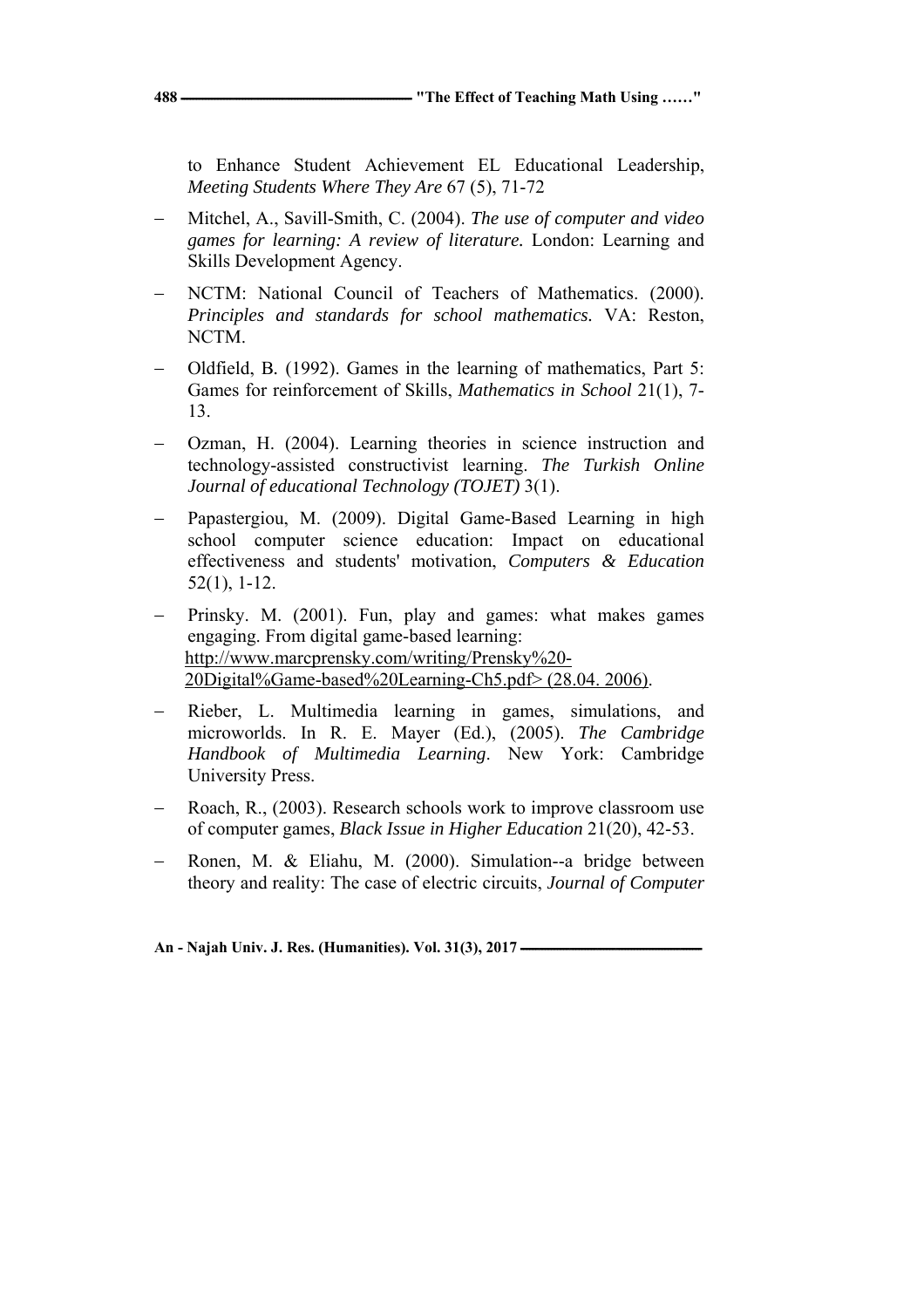*Assisted Learning* 16 (1), 14-26.

- − Rosas, R., Nussbaum, M., Cumsille, P., Marianov, V., Correa, M., Flores, P., et al. (2003). Beyond Nintendo: design and assessment of educational video games for first and second grade students, *Computers & Education* 40(1), 71-94
- − Roschelle, M, J., Pea, D. R., Hoadley, C., Gordin, D., A. & Means, B. (2000). Changing How and What Children Learn in School with Computer-Based Technologies, *The Future Of Children Children And Computer Technology.* 10(2), 76-101.
- − Salen, K., & Zimmerman, E. (2004). *Rules of Play Game Design Fundamentals*. London: MIT Press. Steinkuehler, C. (2010), "Video Game and Digital Literacies". *Journal of Adolecent& Adult Literacy,* 54(1) 61- 63.
- − Van Eck, R. (2006). "Digital Game-Based Learning: It's Not Just the Digital Natives Who Are Restless", *Educause Review* 14(2), 16-30.
- − VanDeventer, SS. & White, JA. (2002). Expert behavior in children's video game play, *Simul Gaming* 33(1). 28-48.
- − Zalvaleta, J, Costa, M., Gouvea MT, Lima C (2005). Computer Games as a Teaching Strategy, Proceeding of the Fifth IEEE International Conference, Advanced Learning Technologies (ICALT05), Washington, DC, USA, ISBN: 0-7695-2338-2.

**ـــــــــــــــــــــــــــــــــــــــــــــــــــــــــــ An - Najah Univ. J. Res. (Humanities). Vol. 31(3), 2017**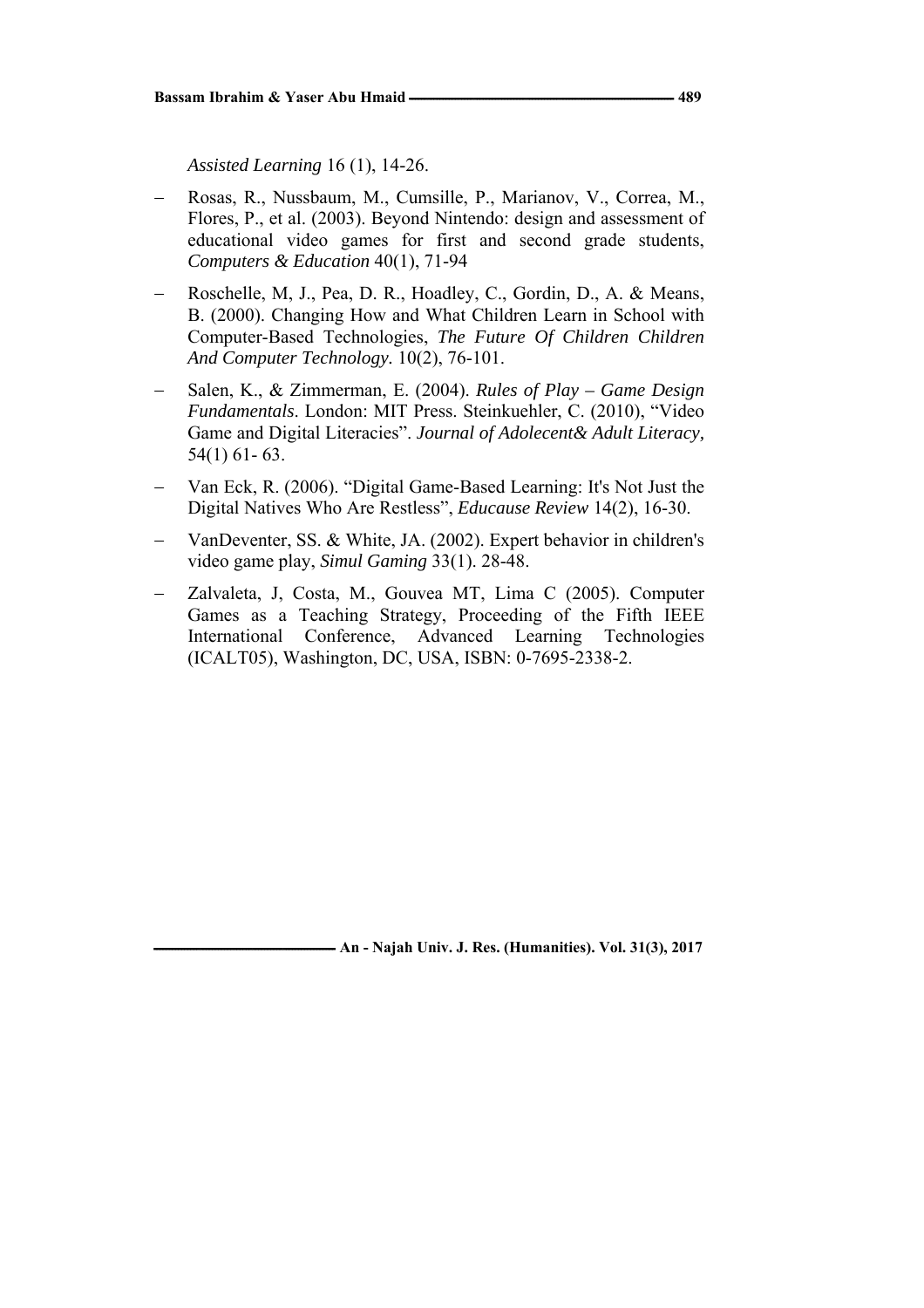**ــــــــــــــــــــــــــ "The Effect o of Teaching M Math Using … ……"** 

**49 ـــــــــــــــــــــــ 90**

**ــــــــــــــــــــــــــــ**

 $\overline{\phantom{a}}$ 

#### **Appe endix(1)**

*The interactive video games software* 

edu4.w weebly.com

#### **Appe endix (2)**

**الاختبار التحصيلي في مادة الرياضيات للصف الخامس الأساسي** 

يتكون هذا السؤال من (25) فقرة من فقرات الاختيار من متعدد، يلي كل فقرة 4 بدائل، واحد منـها صـحيح، (3) أرض مساحتها 2كم2 اقتطعت منها البلدية 300000م2، لعمل شارع، المساحة المتبقية بالكيلومترات المربعة: (5) أرض على شكل مستطيل طولھا 40 م و عرضـها 20 م ، إذا كان ثمن المتر المربـع الواحد (500) فإن ثمن 7 (ح) 79300 (ح) ( د ) دونم ( ج كم2 م2 ( ب ) أ ) سم2 ) 27 (د) 200000 (ج) 1000000 (ب) 2700000 (ف)  $(9(1)$   $12(5)$   $14(4)$   $10(1)$ 500000 ( $\rightarrow$  200000 ( $\rightarrow$  800000 ( $\rightarrow$  400000 ( $\rightarrow$  ) 60 (  $($   $)$  145 ( $($   $)$  140 ( $($   $)$  40 ( $($ ) (2) تحول المساحة 79300000سم2 إلى المتر المربع فتصبح : (4) مثلث أطوال أضلاعه 5سم، 7سم ، 2سم فإن محيطه بالسنتمتر : (1) الوحدة المناسبة لقياس مساحة البحر الميت هي : (6) قياس الزاوية المجاورة باستخدام المنقلة هو : (7) اسم المجسم الناتج من الشبكة المجاور ة هو : أرسم دائرة حول رمز الإجابة الصحيحة. ( ب ) 793 أ ) 7930 ) الأرض بالدينار :

 $36(4)$ ي : ج ) 12 لعه 2 سم يساوي ( ج ي منتظم طول ضل  $8($   $\leftrightarrow$   $)$ حيط مضلع سداسي  $\frac{4}{1}$ (8) مح )

(أ) هرم ثلاثي (ب) هرم(رباعي (ج) منشور ثلاثي (د)مخروط

**ــــــــــــــــــــــــــــ**

**ــــــــــــ**

**An n - Najah Un niv. J. Res. (H Humanities). V Vol. 31(3), 20 ـــــــــــــــــــــ 17**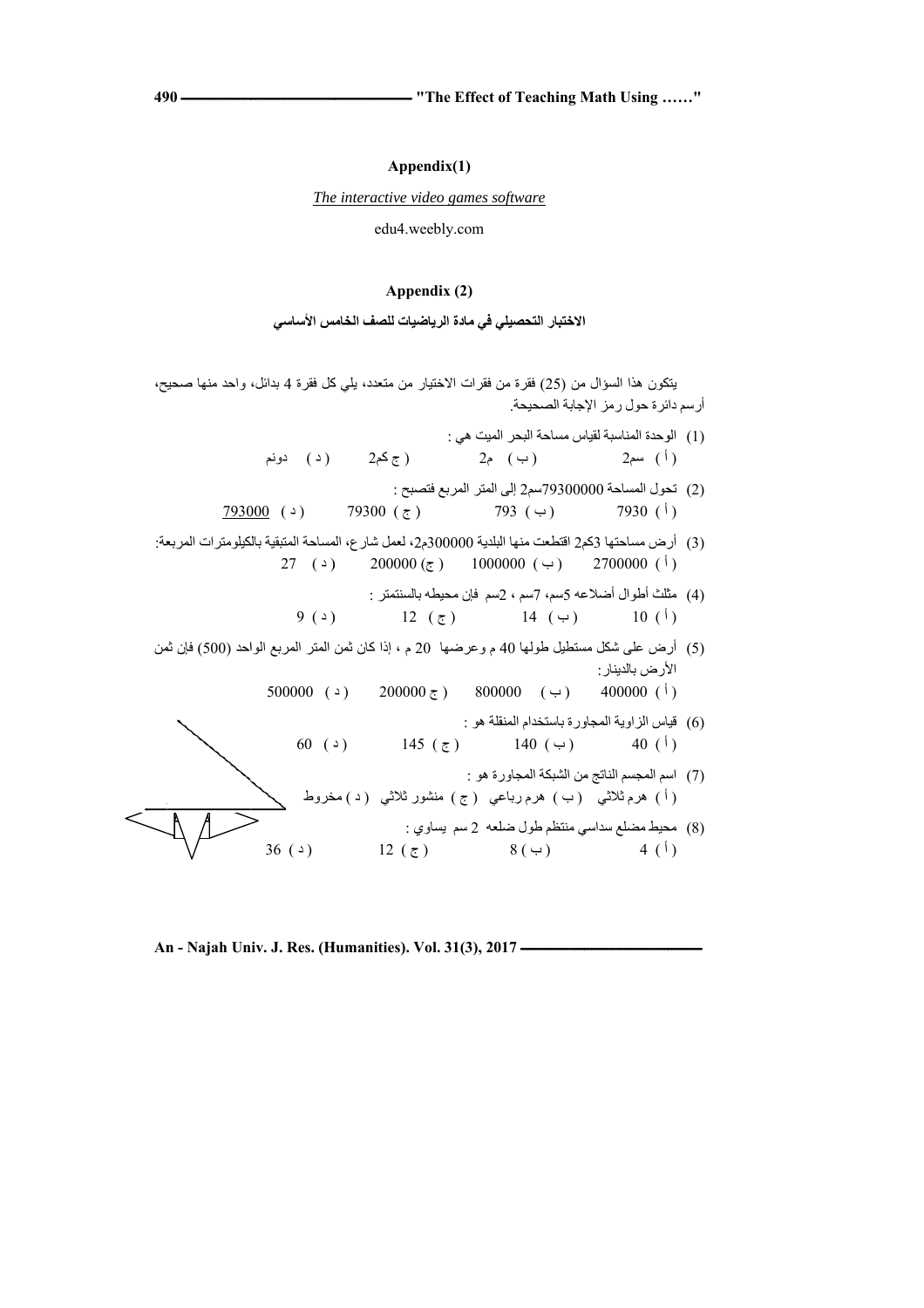(9) الحد الخامس في النمط 4 ، 8 ، 16 ، 32 ، .... ھو :  $(4)$   $48$   $(7)$   $40$   $(4)$   $36$   $(1)$ ناتج جمع الأعداد من 1 إلى 20 هو :  $(10)$ (  $+20$  (  $-$  )  $120$  (  $\bar{c}$  )  $201$  ( $-$  )  $210$  (<sup>1</sup>) (11)مربع طول ضلعة 4 سم فإن النسبة بين محيطه ومساحته تساوي  $(1)(5)$  1 (  $(5)$  41 (  $(4)$  16 (<sup>1</sup>) (12)مكث تاجر (120) يوما في بلد ما لشراء بضاعة، إن المدة التي مكثھا التاجر بالشھور تساوي  $(3)$   $12 (\tau)$   $8 (\tau)$   $4 (\tau)$ (13)أصلح عامل صيانة ثالجة في (15) دقيقة ، إن الزمن الذي استغرقه العامل بالثواني يساوي :  $(600(2))$  900 ( $\overline{z}$ ) 60 ( $\overline{z}$ ) 90 (<sup>1</sup>) (14)لتحويل المساحة 9000000 م2 إلى وحدة الكيلو متر المربع تصبح:  $9000$  (2)  $900 (\tau)$  9 (4)  $900$  (1) (15)بدأت صالة التراويح الساعة التاسعة وخمسس وثالثون ليال وانتھت الساعة العاشرة وعشرون دقيقة ، إن الزمن الذي استغرقته صالة التراويح بالدقائق ھو:  $(90)(3)$  45 ( $\bar{c}$ ) 30 ( $\leftrightarrow$ ) 60 (<sup>i</sup>) (16)يمثل الشكل الذي يوجد عليه النجمة في العلم الأر دني : ( أ ) المربع ( ب ) المستطيل ( ج ) الدائرة ( د ) المثلث (17)تسمى األداة والتي ھي عبارة عن قوس مكون من تدريجين أحدھما يبدأ من اليمين إلى اليسار اآلخر وبالعكس اسم : ( أ ) المسطرة ( ب ) الفرجار ( ج ) المنقلة ( د ) المثلث القائم (18)العدد الناقص في النمط التالي ،10 ،12 ،15 ،19 ------------ھو:  $25$  ( )  $23 (\tau)$   $201 (\tau)$   $24 (\tau)$ (19)تسمى نقطة انطالق أي شعاعين اسم: ( أ ) ضلع الزاوية ( ب ) رأس الزاوية ( ج )رأس الشعاع ( د ) نقطة المركز (20)كل قطعة واصلة بين أي نقطتين على الدائرة تسمى: ( أ ) وتر ا ( ب ) نصف قطر ( ج ) قطرا ( د ) مركزا (21)يطلق على المسافة الثابتة الواصلة بين مركز الدائرة ونقطة عليھا اسم: ( أ ) القطر ( ب ) الوتر ( ج ) المركز ( د ) نصف القطر

**ـــــــــــــــــــــــــــــــــــــــــــــــــــــــــــ An - Najah Univ. J. Res. (Humanities). Vol. 31(3), 2017**